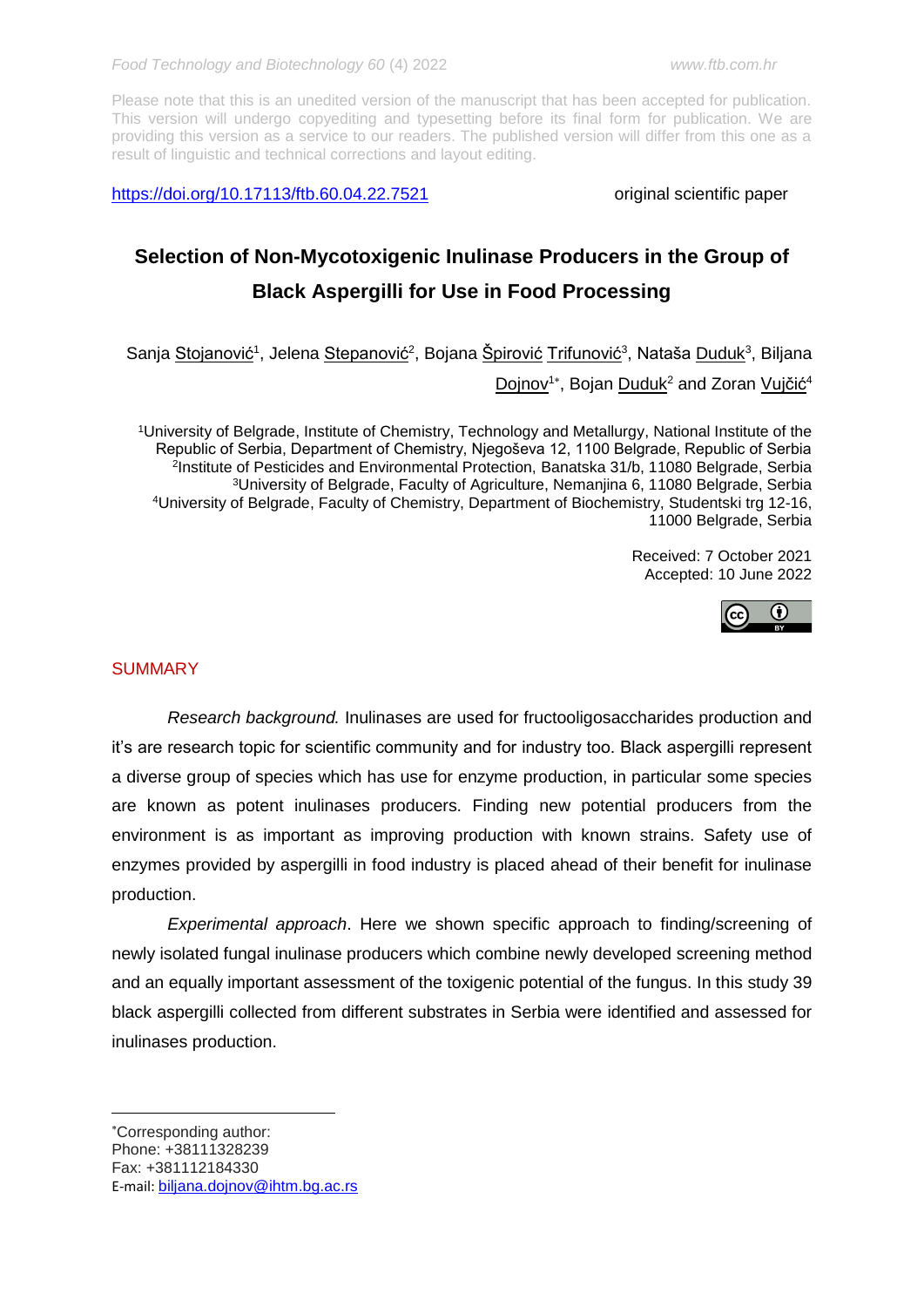Please note that this is an unedited version of the manuscript that has been accepted for publication. This version will undergo copyediting and typesetting before its final form for publication. We are providing this version as a service to our readers. The published version will differ from this one as a result of linguistic and technical corrections and layout editing.

*Results and conclusions*. The most common species were *Aspergillus tubingensis* (51.2 %), followed by *A. niger* (23.1 %), *A. welwitschiae* (23.1 %), and *A. uvarum* (2.6 %). Selection of the isolates for inulinases production was conducted using a cheap and easy, fast and non-hazardous alternative inulinase screening test developed in this work. For selected inulinases producing strains enzymatic activity was confirmed spectrophotometrically. Since some *A. niger* and *A. welwitschiae* are able to produce mycotoxins ochratoxin A (OTA) and fumonisins (FB), the toxigenic potential of selected inulinases producers was assessed analytically and genetically. Fungal enzyme producer could be considered as food safety only after crossing results of both approaches for toxic potential - the direct presence of mycotoxins in the enzyme preparation (analytically) and a presence of genes clusters (genetically). In some strains absence of OTA and FB production capability was molecularly confirmed by absence of complete or critical parts of biosynthetic gene clusters, respectively. The two best inulinases producers and mycotoxin non-producers (without mycotoxin production capability as additional safety) were selected as potential candidates for further development of enzyme production.

*Novelty and scientific contribution.* Presented innovative approach for selection of potential fungal enzyme producer shows that only non-toxigenic fungi could be considered as useful in food industry. Although this study was done on local isolates, the approach is applicable globally.

**Keywords:** ochratoxin; fumonisin; *Aspergillus* spp.; fructooligosaccharides; inulinase

# **INTRODUCTION**

*Aspergillus* section *Nigri* (the black aspergilli) is consisted of a number of species, rich in variety and number of enzymes and secondary metabolites, frequently used in biotechnology and in food technology. On the other hand, many species can cause food spoilage on a wide variety of food substrates (soil, nuts, fruits, vegetables, meat and dairy products), and even human diseases (usually on immunocompromised patients). Moreover, they are typical, commonly present indoor fungi (*1*,*2*). The most commonly occurring and also the most important industrial species is *Aspergillus niger*. It has a long history of use for enzyme production (*3*). Some black aspergilli are known as potent inulinases producers (*4*,*5*). Inulinases are used for production of significant prebiotics – fructooligosaccharides (FOS). A prebiotic is defined as ''nondigestible compound that, through its metabolization by microorganisms in the gut, modulates the composition and/or activity of the gut microbiota,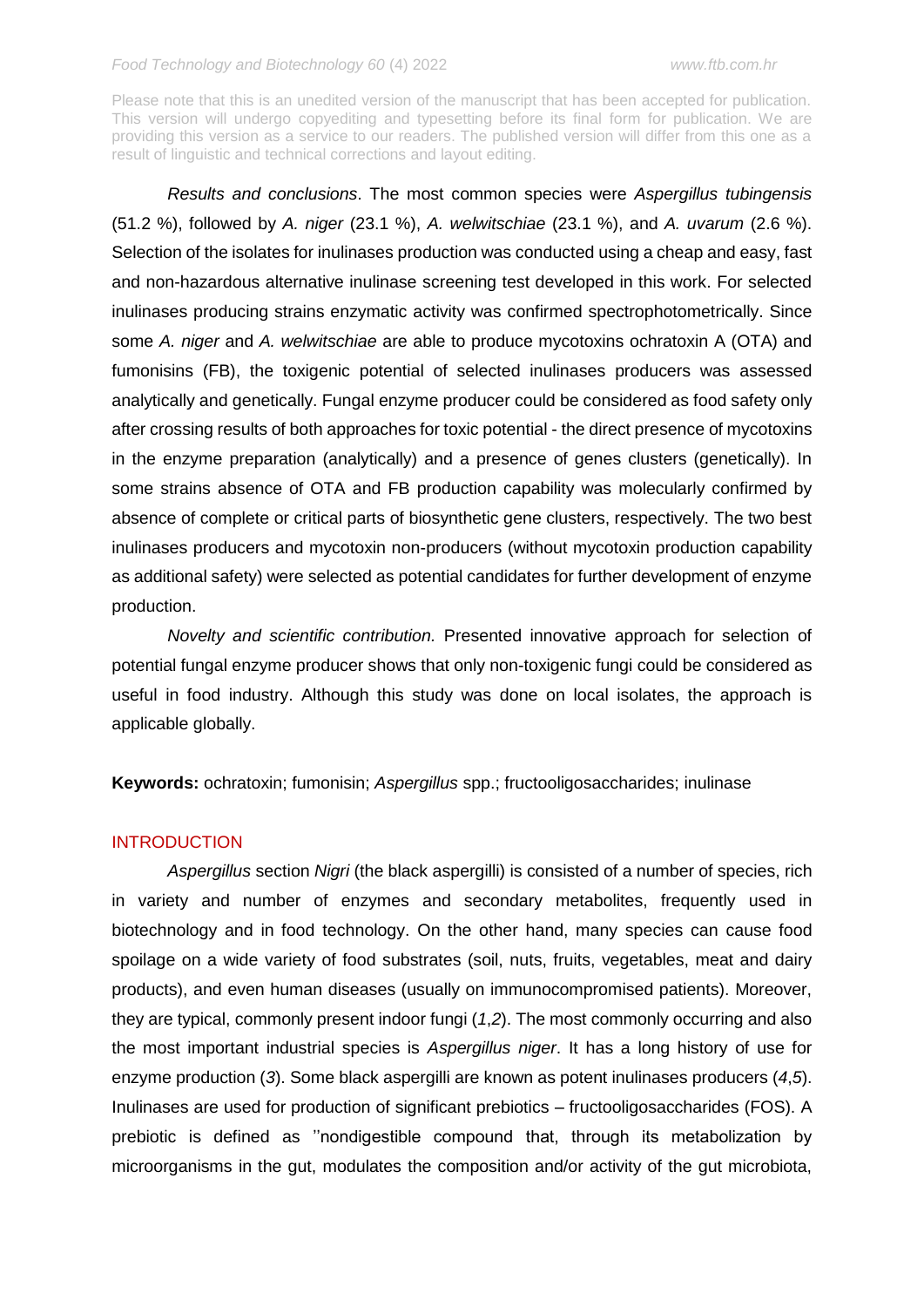Please note that this is an unedited version of the manuscript that has been accepted for publication. This version will undergo copyediting and typesetting before its final form for publication. We are providing this version as a service to our readers. The published version will differ from this one as a result of linguistic and technical corrections and layout editing.

thus conferring a beneficial physiologic effect on the host'' (*6*). Applications of FOS are widespread: food and beverages (dairy cereals, baked goods, fermented meat, dry foods), as dietary supplements (food, nutrition, infant formulation) and in animal feed. FOS are used especially in combination with high-intensity artificial sweeteners, improving their sweetness profile and aftertaste. In human studies the tested daily doses of FOS vary in the range of 5- 20 g which represents 1-4 % of the total food intake (estimations based on World Health Organization recommended daily food intake) (*7*). Prevalence of prebiotics in human diet is insufficient worldwide and therefore there is need to increase their production and application in food products. The increase in the functional food market, specifically with regards to foods that contain prebiotics, has been tremendous over the last 2 decades. Globally, the prebiotic market is expected to continue to grow in the next years (*8*). This implies the need for research on new and improved inulinases. The pursuit of novel enzymes has prompted researchers to explore native fungal isolates from different habitats which is often an important starting point (*9,10*).

The screening of potential producers among fungi starts with isolation of fungi from different habitats, cultivation on inducible substrates and detection of enzymatic activity in the obtained fermentation extracts, and therefore studies usually analyze a small number of fungal isolates (*9,10*). Another approach is based on direct selection during fungal growth on inducible substrate (*in situ*) where results are evaluated in terms of colony growth by visual analysis of the mycelium formed (*11*) or by dyeing of nonhydrolyzed inulin after fungal growth (*12*). Both approaches for inulinase producer selection imply a long fungi growth period. It will be helpful to find suitable methods for selection among a high number of species' samples. Fungi are to be grown for as short as possible to avoid sporulation that occurs in *Aspergillus*  sometimes within just 48 hours. Enzyme activity is to be detected in a high number of fermentations extracts as simply as possible and with great accuracy.

Black aspergilli share morphological features which makes their classification and identification difficult and therefore the taxonomy of the section *Nigri* has been revised several times (*13*). Currently, identification of *Aspergillus* species is based on a polyphasic approach which includes molecular, morphological and extrolites analyses (*13,14*). Morphologically similar or sometimes undistinguishable species, grouped into *Aspergillus niger* "aggregate", can only be reliably identified based on molecular features, *i.e.* by analysis of the calmodulin (*CaM*) gene (*14*).

Apart from the favorable, direct economic effect of black aspergilli, some of them are mycotoxin producing species. Mycotoxins are low molecular weight secondary metabolites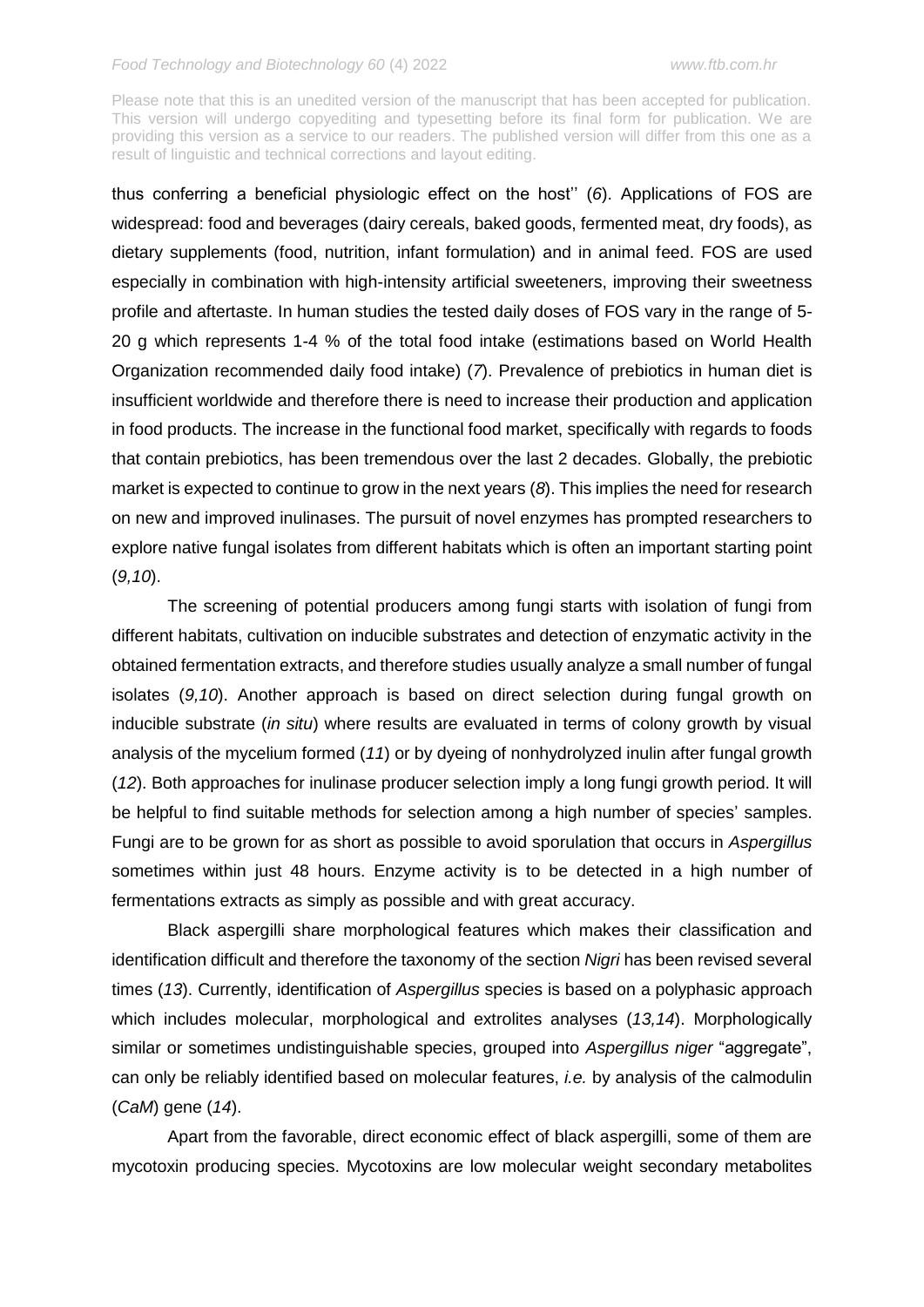Please note that this is an unedited version of the manuscript that has been accepted for publication. This version will undergo copyediting and typesetting before its final form for publication. We are providing this version as a service to our readers. The published version will differ from this one as a result of linguistic and technical corrections and layout editing.

produced by filamentous fungi which are acutely or chronically toxic and pose a health hazard to humans and vertebrates when acquired in small amounts orally, by inhalation, or via the skin (*15*). They are important for food safety (*15*) and also for biotechnology since they represent a safety concern in the industrial application of fungi for enzyme or bulk metabolite production. Only non-toxicogenic strains can be used as source organisms in the production of enzyme preparations for use in food (*16*). For a long time, *A. niger* has been considered non-toxic in industrial conditions and is therefore Generally Recognized as Safe (GRAS) (*17*). While that remains true for some of the industrial strains, for others toxigenicity has been revealed and wild-type *A. niger* is considered as a class 2 biological agent because of its potential to produce mycotoxins and cause disease in humans and animals (BAUA) (*15,18*). The main mycotoxins produced by *Aspergillus niger* and its closely related species *A. welwitschiae* are ochratoxin A (OTA) and fumonisins (FB) (*15,18,19*). OTA and FB are classified by the IARC as a possible human carcinogen (Group 2B) (*20*). For a long time, *Fusarium* species had been known as producers of fumonisins (*21*), while for *A. niger* sequencing of the full genome in 2006 and discovery of a putative *fum* gene cluster indicated its potential to produce fumonisins (*22,23*). Later, production of fumonisins by some industrial strains of *A. niger* and by some isolates from coffee beans have been reported (*24–26*), as well as by some *A. welwitschiae* (*27*). Not all isolates of those species produce mycotoxins, and their frequency in population can vary. The toxigenic potential is genetically encoded by the fumonisin and ochratoxin biosynthetic gene clusters (*28,29*).

There are limited data on the diversity of black aspergilli in Serbia, while no information on their OTA and FB toxigenicity and the associated risk are known. This information is particularly important having in mind that in recent studies in Serbia the most prevalent mycotoxins in plant-based animal feed were OTA and fumonisins, present in 91.4 and 68.6 % of samples tested, respectively (*30*). It is not enough to determine whether a fungal enzyme producer produces hazardous mycotoxins under specified growth conditions, it is also important to examine whether there is a genetic potential for their production. Therefore, enzyme producers can be either selected based on the absence of genes involved in biosynthesis of mycotoxins or developed by deletion of the genes through mutagenesis (*15,18*).

Screening for potential fungal inulinases producers and their safe utilization, particularly for food preparation (FOS), should only take into account enzyme producers which are nontoxigenic. Therefore, the aims of this study were to: (*i*) identify black aspergilli isolated from different substrates in Serbia, (*ii*) develop a fast and unambiguous screening test to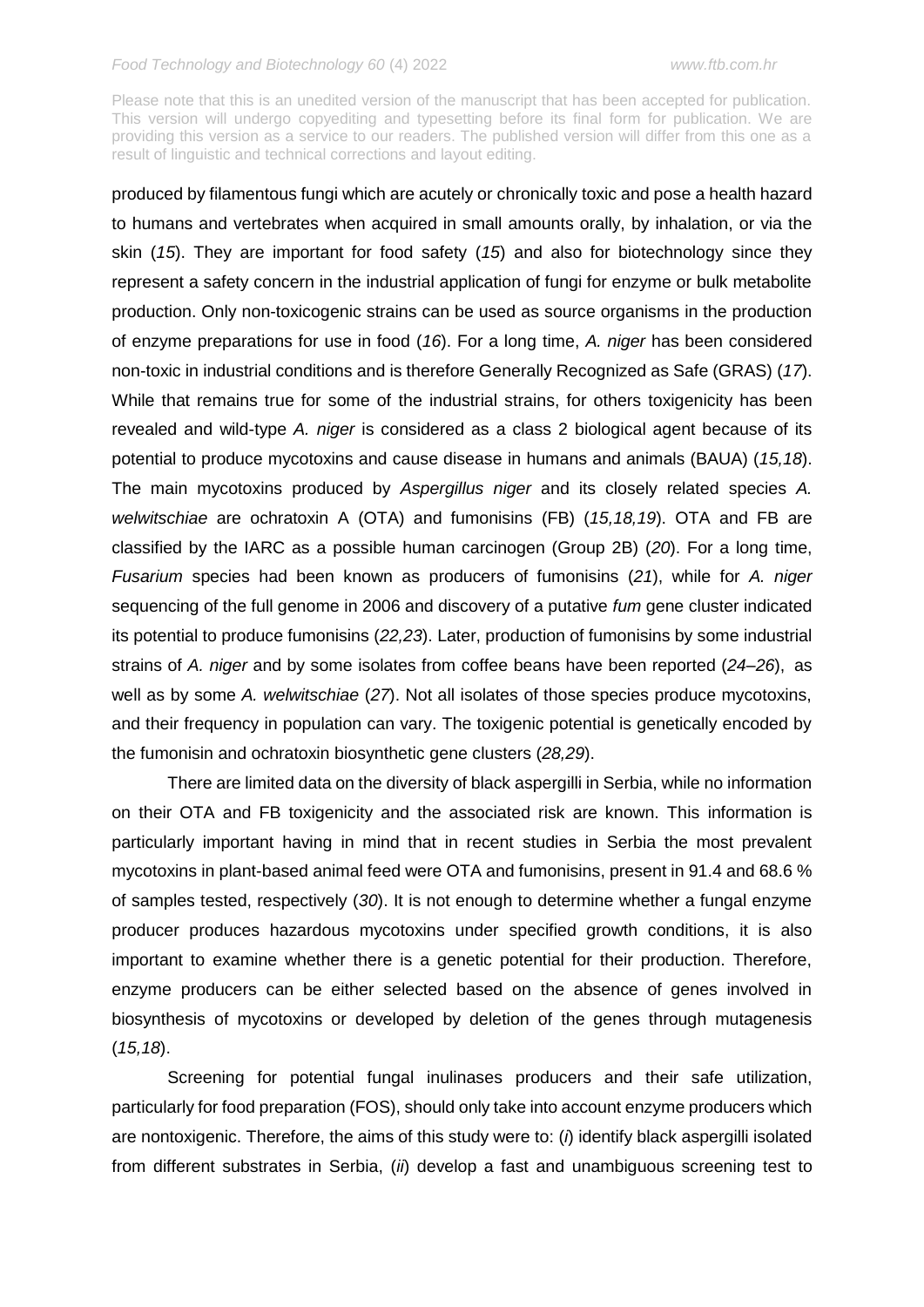assess their inulinases production and (*iii*) evaluate their mycotoxin producing potential genetically and using analytic techniques.

# MATERIALS AND METHODS

#### *Isolation and identification*

All reagents and solvents used in this study were of the highest available purity and were purchased from Merck, Sigma-Aldrich, Qiagen, (Germany, USA), Biolife (Milano, Italia). Fungal isolates were obtained from different substrates (Table 1) on which black mold occurred from 2000 till 2012. Isolation was performed using standard microbiological techniques by transferring conidia on potato dextrose agar (PDA) in Petri dishes and incubating at 28 °C for 7 days. Following incubation, the plates were examined, and fungal spores were transferred onto new PDA. Pure cultures were preserved in glycerol stocks and stored in laboratory strain bank UB483 at -70 °C.

DNA was extracted from isolates grown on potato dextrose agar for 2 days at 28 °C. Genomic DNA was extracted from white mycelium using the CTAB protocol of Day and Shatttock (*31*). Total DNA was precipitated with isopropanol and resuspended in TE buffer and stored at -20 °C until use. For identification, DNA was amplified with the primer pair CMD5/CMD6, based on *CaM* gene (*32*). PCR reaction mix (25 μL) contained 1 µL of template DNA, 1 × PCR MasterMix (Thermo Fisher, Vilnius, Lithuania) and 0.4 μmol/L of each primer. The amplification parameters were as described previously (*32*). Samples without DNA were used as negative control. PCR products were observed on a 1 % agarose gel, stained in ethidium bromide and visualized with UV transilluminator. Amplified CMD5/CMD6 product of each isolate was directly sequenced in both directions using the same primers as for amplification. The obtained sequences were assembled using Pregap4 from the Staden program package (*33*), and compared with sequences publicly available using the MegaBlast algorithm (*34*). They were aligned with those of strains representing the closest species using ClustalX (*35*), under MEGA X (*36*). Evolutionary history was inferred based on the partial *CaM* gene sequences of black aspergilli strains obtained in this study, reference strains and *Aspergillus flavus* as outgroup, using the Maximum Likelihood (ML) method (MEGA X). A sequence evolution model was first chosen using the "find best model" option in MEGA X. Initial tree(s) for the heuristic search were obtained automatically by applying Neighbor-Join and BioNJ algorithms to a matrix of pairwise distances estimated using the Maximum Composite Likelihood approach, and then selecting the topology with superior log likelihood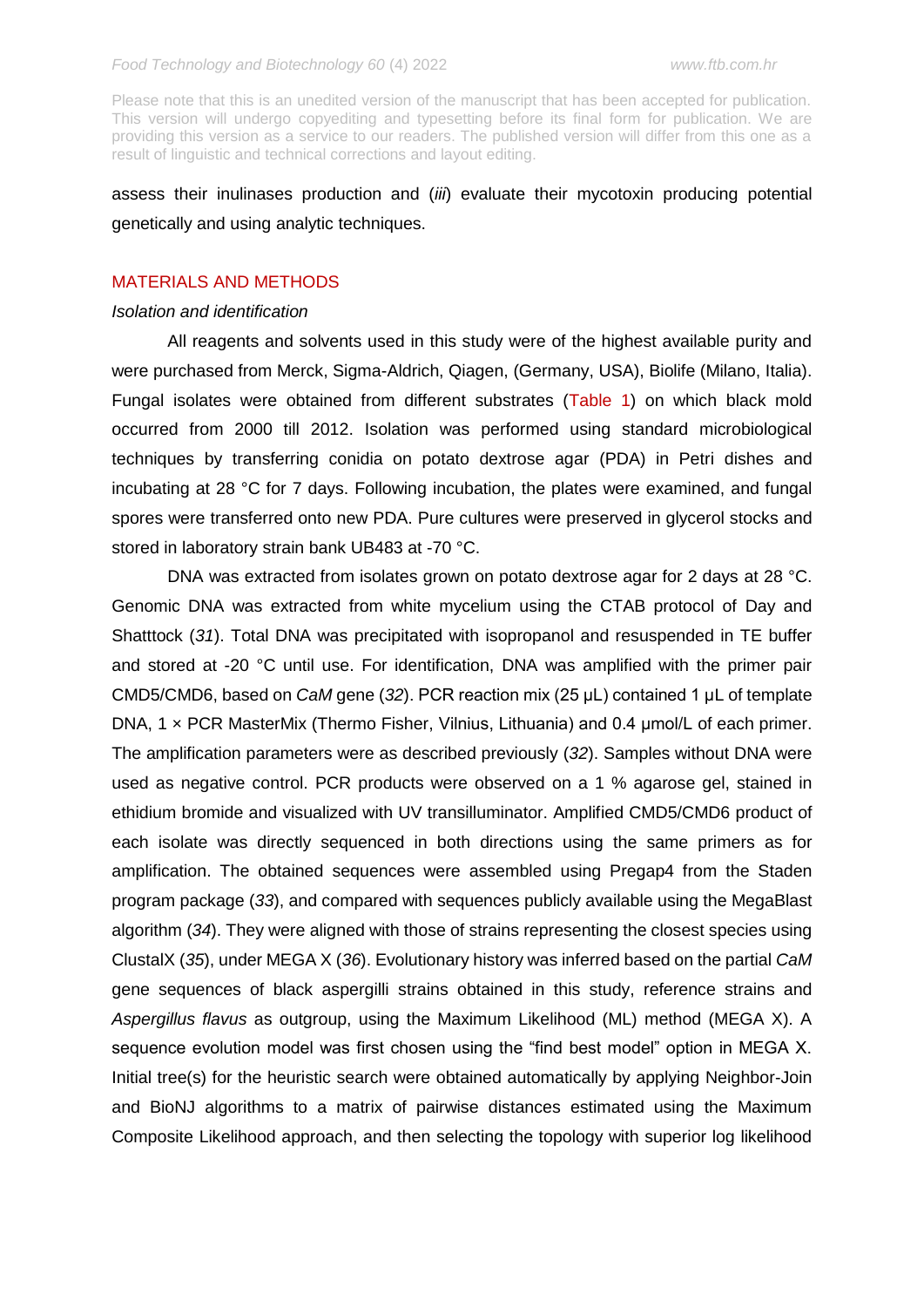# value. To estimate the statistical significance of the inferred clades, 1,000 bootstraps were performed (Fig. 1).

# *Screening of fungal inulinases producers*

Fungal isolates were grown in solid medium (modified Czapek solution-without sucrose, Jerusalem artichoke extract 167 g/L, agar-agar 15 g/L) for 33 h at 28 °C. Jerusalem artichoke was purchased from the local market, (Belgrade, Serbia). Jerusalem artichoke exudate was prepared by homogenization of artichoke tubers in a blender so that all the liquid (inulin enriched) is obtained and the dry residues are discarded. Fermentation extracts for enzyme analysis were obtained by extraction with 25 mmol/L acetic buffer pH=5.0 and shaking for 2 h at 150 rpm, with subsequent centrifugation and microfiltration.

Inulinases diffusion screening was performed in a 6 % polyacrylamide gel (PAA) containing an incorporated substrate (20 g/L inulin). Samples of 20 μL (fermentation extracts) were added to wells in the gel at well-defined intervals and the reaction was carried out in a humid environment at 37 °C, for 18 h. The gel was stained by nitro blue tetrazolium reagent in 0.3 mol/L NaOH. The resulting violet coloring around the wells indicates the existence of inulin hydrolysis products – reducing sugars (Fig. 2).

Inulinases activity were assayed according to the dinitrosalicylic acid (DNS) procedure (*37*). Inulin (5 g/L) was used as substrate; the reaction was performed at pH=4.5 and 37 °C for 2 h. All enzyme assays were done in duplicate and represented as mean  $\pm$  SEM (standard error measurement). One unit of enzyme activity, U/mL, was defined as the amount of enzyme required to produce 1 μmol of the reaction product in 1 min under the conditions given above.

#### *Mycotoxin gene cluster analyses*

Fumonisin cluster genes *fum1, fum7, fum10, fum15,* and *fum21* (2 regions designated I and II) were amplified using primer pairs and the amplification parameters as described by Susca *et al.* (*28*) Ochratoxin cluster genes *ota1, ota2, ota3* and *ota5* were amplified using primer pairs and the amplification parameters as described by Susca *et al.* (*29*). A confirmed ochratoxin producer (data not shown), an *A. welwitschiae* isolate from the collection of the Postharvest laboratory (University of Belgrade - Faculty of Agriculture), was used as positive control in PCRs for amplification of *ota* genes. PCR reaction mix, negative controls and PCR product observation were as described for amplification of *CaM*. Presence of amplicons of appropriate size was considered as positive reaction. Amplification products of *fum1* of all analyzed strains were sequenced in both directions with the primers applied for amplification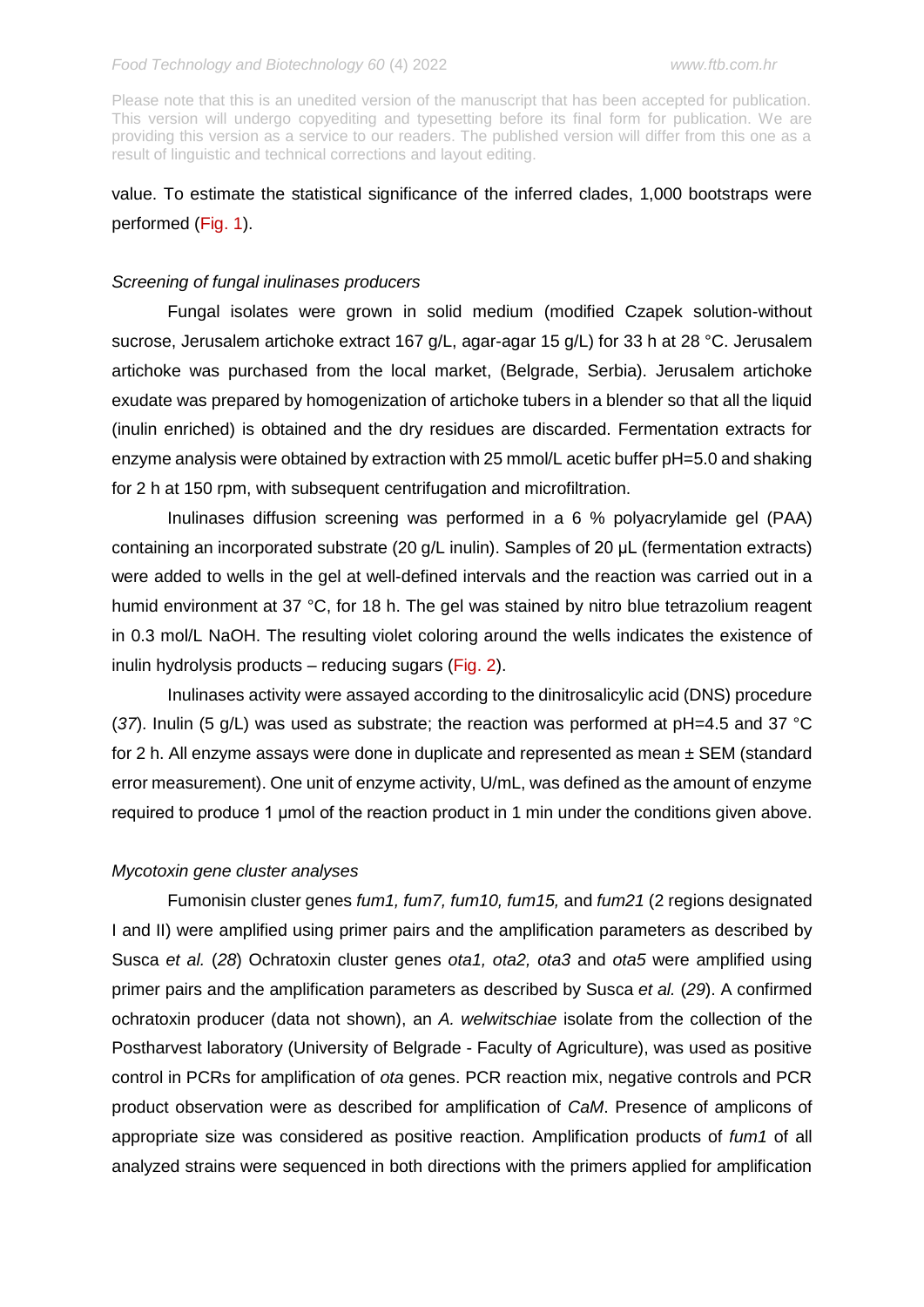Please note that this is an unedited version of the manuscript that has been accepted for publication. This version will undergo copyediting and typesetting before its final form for publication. We are providing this version as a service to our readers. The published version will differ from this one as a result of linguistic and technical corrections and layout editing.

(Macrogen Inc., Seoul, Korea). The obtained *fum1* sequences were assembled, manually inspected, compared as described for *CaM*, and were deposited in NCBI GenBank under accession numbers given in Fig. 3 (*38*). The sequences were aligned with those publicly available from the previously described strains (strains and accession numbers given in Fig. 3), using ClustalX, under MEGA X (*29,35,36*). Evolutionary history was inferred based on the *fum1* sequences of strains (*A. niger* and *A. welwitschiae*) from this study and 20 previously published and toxigenically characterized *A. welwitschiae* and *A. niger* strains, using the ML method, as described for *CaM*.

# *Mycotoxins analyses*

# Mycotoxins and inulinase production

All *A. welwitschiae* isolates were grown for 96 h on coarse ground triticale grains, at 28 °C and RH (relative humidity) 60 % - SSF (solid state fermentation) in a Thermostat chamber (Memmert HPP IPP plus, Eagle, USA). Triticale (x *Triticosecale* sp.) "Odisej" line was obtained from the Institute of Field and Vegetable Crops, Novi Sad, Serbia. After 96 h substrates were covered with white mycelium and there was no sporulation. Fermentation extracts for mycotoxins analysis were obtained by extraction with 100 mL 25 mmol/L acetic buffer pH=4.5 and shaking for 2 h on 150 rpm, with subsequent centrifugation and microfiltration. Protein concentrations in fermentation extracts were determinate according to Bradford (*39*). Inulinase activity were assayed as described above (section *Screening of fungal inulinases producers*), at 50 °C for 15 min. Specific inulinase activity was defined as U/mg proteins. Productivity of inulinase in time of fermentation was defined as U/mL/h.

# LC-MS/MS analysis of mycotoxins

All reagents were HPLC grade purchased from Aldrich-Sigma and Merck (USA, Germany). OTA and FB1 and FB2 were extracted by modified QuEChERS procedure. After centrifugation at 4000 rpm for 5 min, 1 mL of acetonitrile supernatant was filtrated through a 0.45 µm syringe filter prior to LC-MS/MS analysis for OTA. For FB1 and FB2, 1 mL of supernatant was evaporated in a stream of nitrogen and then reconstituted in 1 mL of acetonitrile/water mixture (50/50). Optimization of LC-MS/MS conditions, was performed using Mass Hunter Optimizer Software, based on quantitation/qualification ion 239/221 for OTA, which resulted in fragmentation and collision energy of 105/120 and 20/33 V, respectively (*40*). Linearity of detector response was investigated based on solvent (acetonitrile) and matrix match calibrations with U-[13C20]-OTA as internal standard. Quantitation/qualification ion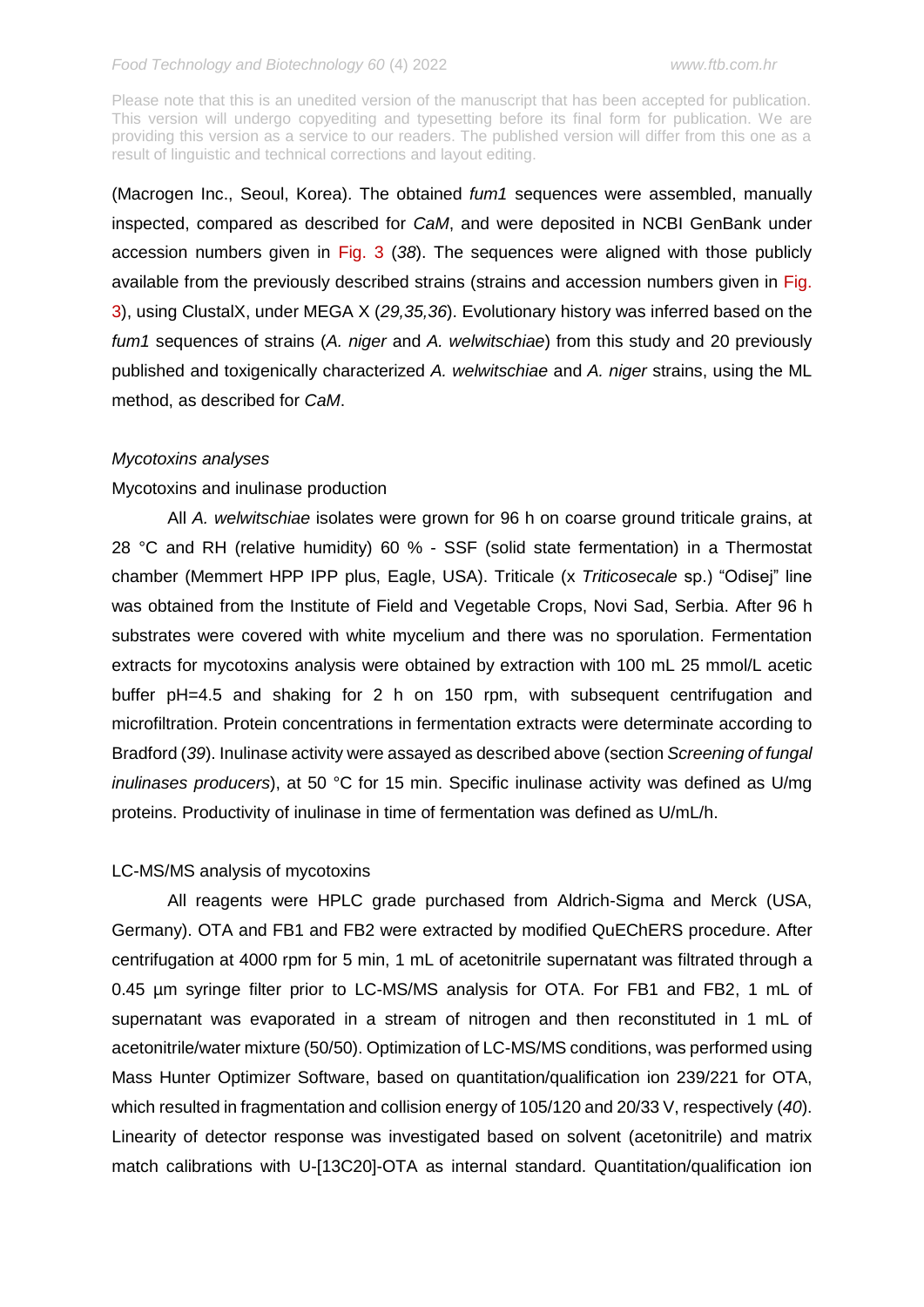Please note that this is an unedited version of the manuscript that has been accepted for publication. This version will undergo copyediting and typesetting before its final form for publication. We are providing this version as a service to our readers. The published version will differ from this one as a result of linguistic and technical corrections and layout editing.

353.3/334.4 for FB1, resulted in fragmentation and collision energy of 140/140 and 40/40 V, and ions 336.3/318 for FB2 in fragmentation and collision energy of 140/140 and 35/35 V, respectively. Linearity of detector response was investigated based on solvent (acetonitrile/water) and matrix match calibrations with U-[13C34]-FB1 as internal standard. For LC analysis, an Agilent 1260 Infinity (Agilent Technologies, USA) HPLC system with a binary pump was used, equipped with a reversed-phase C18 analytical column of  $50 \times 4.6$ mm and 1.8 µm particle size (Zorbax Eclipse XDB-C18, Agilent Technologies, USA). The mobile phase was Milli-Q water (solvent A) and methanol (solvent B), both containing 0.02 mol/L formic acid in gradient mode (5 % in 0 min, 50 % in 5 min, 98 % in 20 min), with a flow rate of 0.3 mL/min. The injection volume was 10 μL. For mass spectrometric analysis, an Agilent 6460 Triple-Quad LC/MS system was applied. Agilent MassHunter B.06.00 software was used for data acquisition and processing (*40*). Analysis was performed in the positive ion modes for both OTA and fumonisins. The ESI source values were as follows: drying gas (nitrogen) temperature 300 °C, drying gas flow rate 5 L/min, nebulizer pressure 45 psi and capillary voltage 3500 V. Detection was performed using the dynamic multiple reactions monitoring mode (dMRM).

#### *Statistical analysis*

All inulinase activity tests in *Screening of fungal inulinases producers* were performed in duplicate and the results presented as mean±SEM (standard error measurement). All inulinase activity tests in Mycotoxins and inulinase production section were performed in triplicate and the results presented as mean±sd (standard deviation). One-way ANOVA with posthoc multiple comparison tests (Tukey; p<0.05) were used to define statistical differences for produced enzymes (Table 3) using GraphPad Prizm 8.4.3. software (*41*).

# RESULTS AND DISCUSSION

#### *Identification*

A total of 39 pure culture isolates from different substrates (Table 1) showing morphological features of black aspergilli (fast growing with abundant dark brown to black sporulation) were subjected to molecular identification. Using the CAM5/CAM6 primer pair in PCR, the expected length amplicons (~0.6 kb) were obtained with all studied isolates, while no amplification was obtained for negative control (data not shown). Direct sequencing of the obtained calmodulin amplicons yielded nucleotide sequences (528-560 nt long), which were deposited in the NCBI GenBank (*38*) under accession numbers given in Fig. 1. In the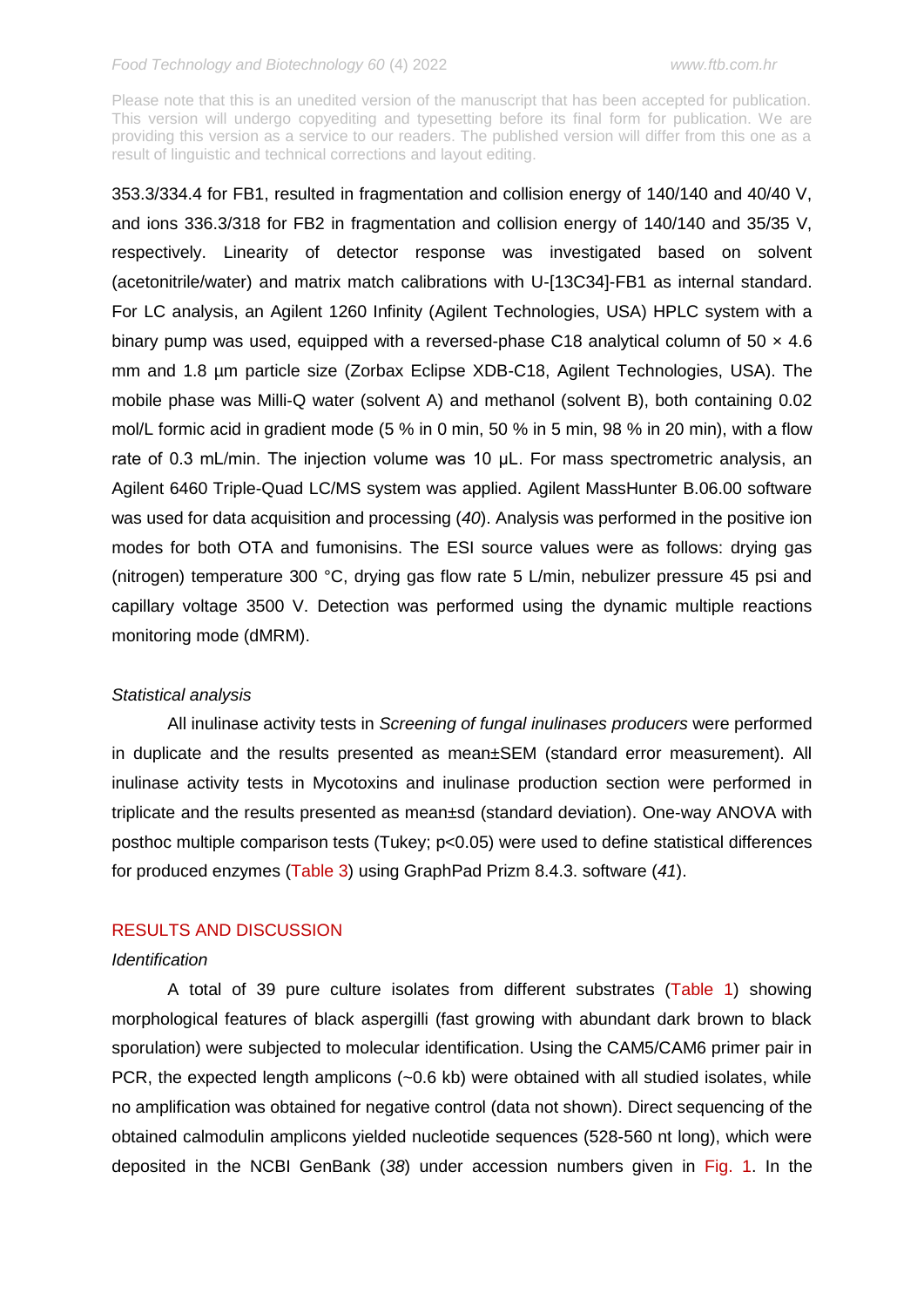phylogenetic analyses of obtained *CaM* amplicon sequences and the representative strains of the closest species, Serbian black aspergilli isolates clustered within the *Aspergillus nigri* clade and they formed four highly supported separate subclusters with representatives of four species, thereby confirming identification of 20 isolates as *A. tubingensis*, nine as *A. welwitschiae*, nine as *A. niger*, and one as *A. uvarum* (Fig. 1).

# Table 1

# Fig. 1

Black aspergilli represent a diverse group of species commonly present on different substrates (*1*). In this study, isolates of black aspergilli collected for several years and from different substrates in Serbia were identified as belonging to four *Aspergillus* species, based on morphology and *CaM* phylogeny proposed by Samson *et al.* (*14*). The most common was *A. tubingensis* (more than half) followed by *A. niger* and equally present *A. welwitschiae*, and the least present was *A. uvarum*.

# *Inulinases producers screening*

All fungal isolates were grown on modified Czapek's agar, inulin (extract of artichoke tubers) replaced sucrose, for 33 h without signs of sporulation. A quality diffusion test for inulinases activity was developed. Quantity of added enzyme, substrate concentration and reaction time were optimized. A total of 39 isolates from different substrates (shown in Table 1) have been tested (Fig. 2). Results of enzyme screening demonstrated that 22 isolates were positive in the diffusion test: 10 *A. tubingensis* isolates, six *A. niger* isolates and six *A. welwitschiae* isolates (Fig. 2).

# Fig. 2

Enzymatic activity was quantified spectrophotometrically only for the isolates that were recognized as positive in the screening test on an inulin polyacrylamide gel (Table 1). Obtained results of enzymatic activity are given in Table 1, presented as (U/mL). *A. welwitschiae* strains FAW1, FAW6 and FAW9 have proven to be significant inulinases producers among *Aspergillus* section *Nigri*. *A. tubingensis* strains (FAT30, FAT34) and *A. niger* strains (FAN1, FAN3) had much lower inulinase activity.

The identified Serbian black aspergilli were tested for their potential to produce inulinases. For that purpose, we introduced a cheap and sensitive alternative inulinase producers screening test, which requires neither hazardous, growth restricting chemicals nor special equipment, and furthermore yields conclusive results within 33 h. The described screening method represents an easy and fast way to detect potential inulinases fungal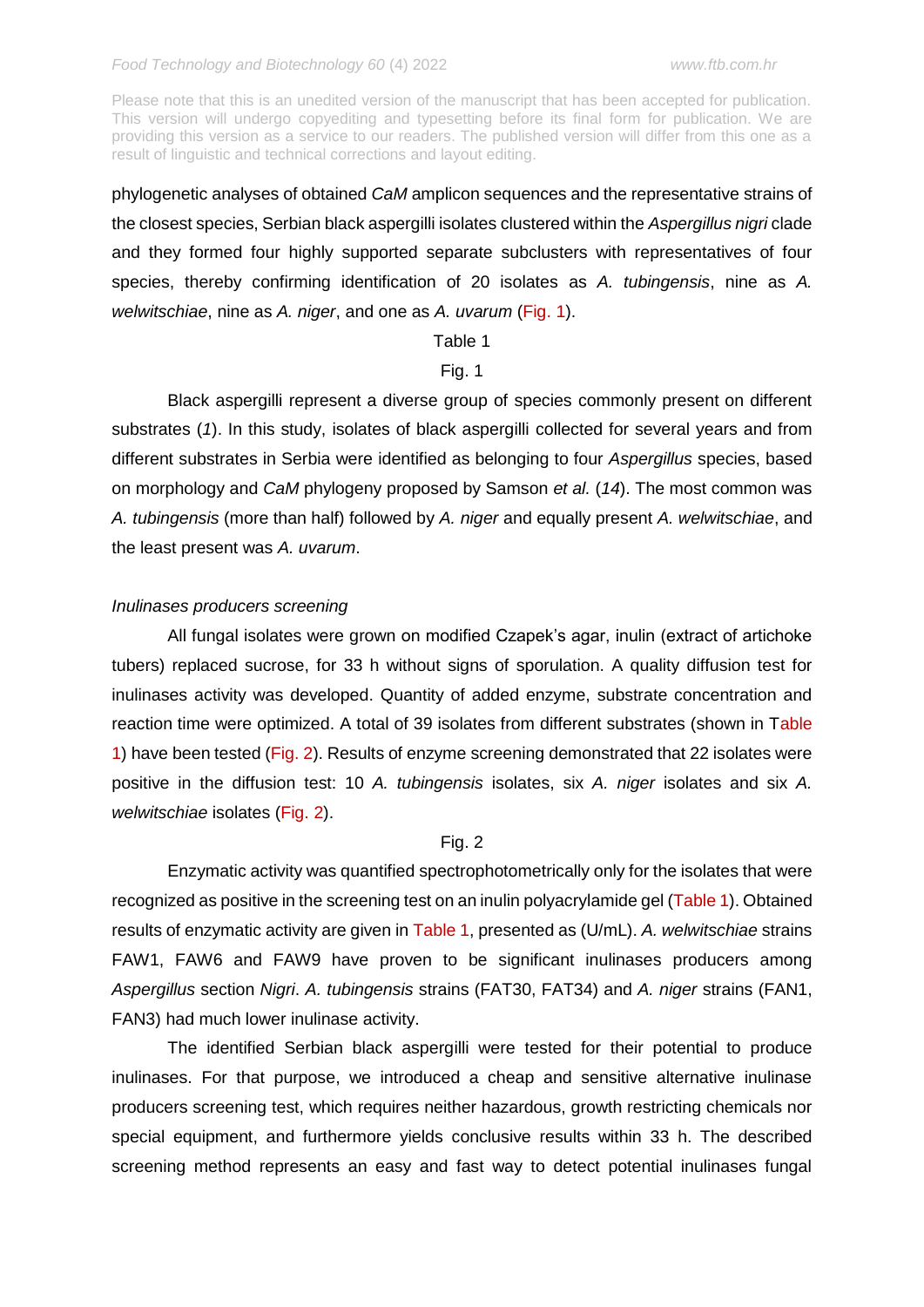Please note that this is an unedited version of the manuscript that has been accepted for publication. This version will undergo copyediting and typesetting before its final form for publication. We are providing this version as a service to our readers. The published version will differ from this one as a result of linguistic and technical corrections and layout editing.

producers. A large number of strains can be tested within a short period. The aim of developing this test was to decrease the time required to find and determine potential inulinases producers. Fermentations last only 33 h, which is enough time for fungi (*Aspergillus* spp.) to grow and to produce enzymes. A short fermentation production time is very important both to obtain a rapid response and to avoid sporulation, which is undesirable when dealing with a large number of fungal strains for several reasons: cross-contamination, safety of those performing the work, and possible false results resulting from changes in enzyme production due to the advent of the next hyphae generation (*42*). Screening does not require protein purification; it uses the raw fermentation extract.

The idea for the second phase of the screening test originates from a pioneering enzymatic diffusion test in agarose gels (*43*). The diffusion test described here was done in PAA gel, which makes handling much easier and provides more precise and limited diffusion. Reaction products of inulin hydrolysis are reduction sugars which are retained in the PAA gel in places where inulin is hydrolyzed due to the precise and limited application of the enzyme to the wells. Detection of those small molecules would be difficult if the enzymes were applied to the surface of the agarose gel via filter paper as in other diffusion tests described (*43,44*). The aim of the developed diffusion screening test was to detect activity of all inulinases enzymes (endo-inulinase and exo-inulinase) that act synergistically on inulin. Staining of the substrate on which the fungi grow only detects endo-inulinase (*12*) which was not the aim of this research. Both inulinase enzymes are industrially important for obtaining inulooligosaccharides and fructooligosaccharides and they are usually both present in fungal genome. The most commonly used spectrophotometric test for inulinase activity measures the hydrolysis product in this reaction, by which the activities of fungal fermentation extracts selected after screening were determined. Screening in inulin PAA gel reduced the number of required spectrophotometric analyses.

Among all tested species, isolates that produce inulinases as well as those that did not show the production of those enzymes were found. Most of *A. niger* and *A. welwitschiae*, and half of *A. tubingensis* isolates were inulinases producers. Among them, some strains of *A. welwitschiae* can be, by far, marked off as producers of greater amounts of inulinases (*i.e*. FAW1, FAW6, FAW9). Since this species is known to be able to produce mycotoxins (*27*), determining their mycotoxin producing potential, to ensure safe further usage of these isolates as producers of enzymes which will be used for food was necessary. Therefore, *A. welwitschiae* isolates were subjected to further mycotoxin production analyses.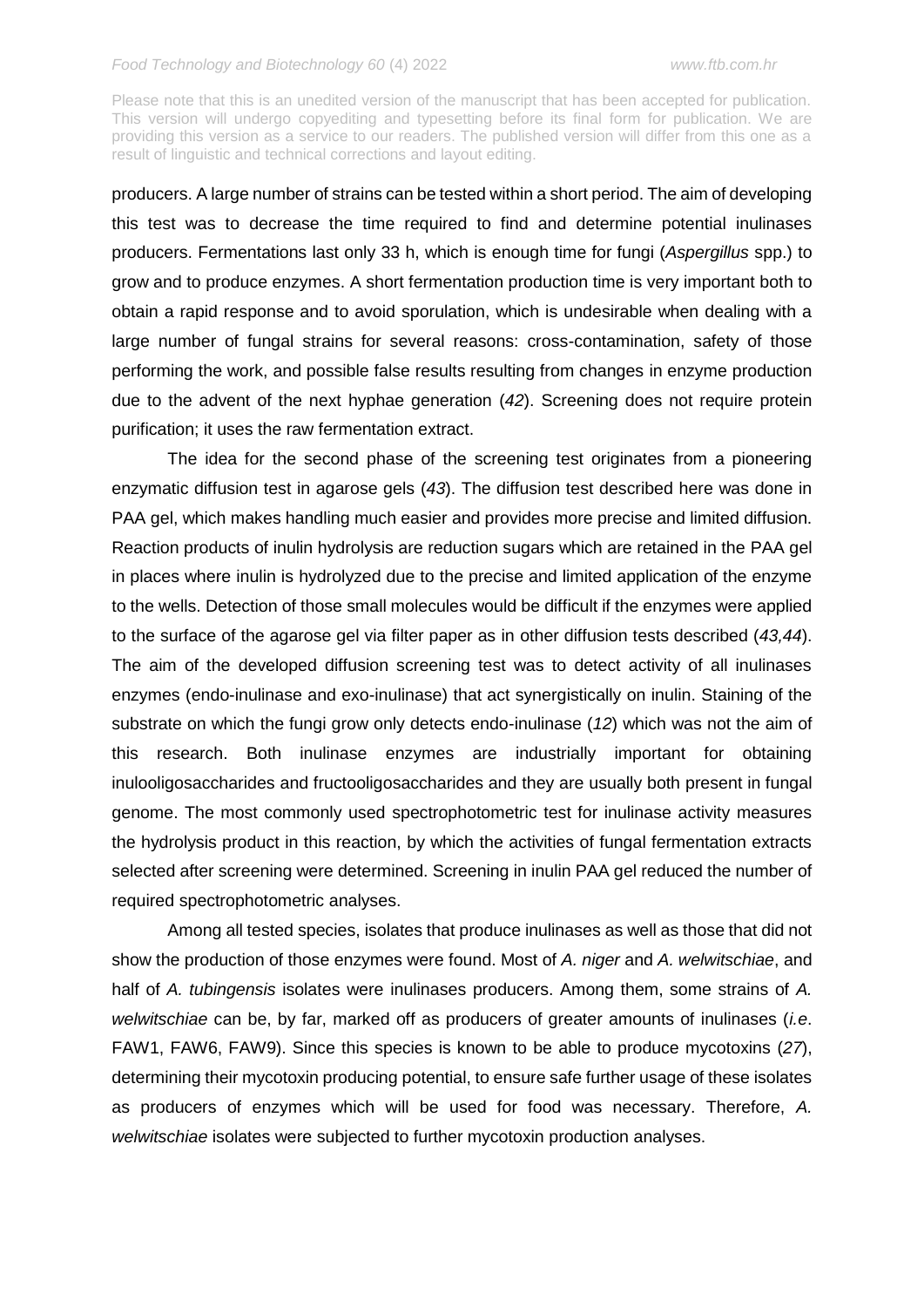### *Mycotoxins and inulinase production*

The first step is certainly to determine whether mycotoxins are produced under conditions that are optimal for enzyme production. SSF (solid state fermentation) is a good choice for fungal enzyme production thanks to its advantages, such as low cost, high efficiency, reduced catabolic repression, easy maintenance, easy scale--up, *etc.* (*45*). Agroindustrial wastes and/or by-products are mainly composed of complex carbohydrates and crude proteins that can be useful as nutrients for microbial growth and as inducible substrates for enzyme production (*46,47*). For that purpose, we used natural substrate (triticale grains) for SSF which previously proved good for enzyme production (*48*) to grow *A. welwitschiae*  isolates for inulinase production and test/determine the presence of mycotoxins. Inulinase production in maximal day – 4<sup>th</sup> by five *A. welwitschiae* isolates, isolated from different sources and geographic regions, were different, showed by enzymatic activities, specific enzymatic activities and productivity (Table 2). It is known that different fungal sources (substrate composition and environmental conditions) have led to the production of different enzyme sets that actually allow them to grow in different habitats. (*42,49,50*). Therefore, differences in inulinase levels are expected here as well, since fungi originate from different habitats. FAW1 and FAW6 were stand out, where FAW1 was the best (also showed in screening test), in inulinase production. Significant differences between production inulinase levels among isolates were verified by ANOVA test  $(F(4, 10)=352.4 \text{ P}<0.0001^{\dots}$ , Table 2).

#### Table 2

FB2 production was confirmed in FAW2, FAW3, FAW4, FAW5 and FAW9 isolates using HPLC analysis of their fermentation fluids, while in none of the assessed isolates production of FB1 was detected (Table 3).

None of the tested *A. niger* and *A. welwitschiae* isolates contain any ochratoxin gene amplicons. HPLC analysis of fermentation fluids confirmed the results obtained by gene analysis and showed that analyzed *A. welwitschiae* isolates don't produce ochratoxin under these growing conditions (Table 3).

All assessed *A. niger* and *A. welwitschiae* isolates were analyzed for the presence of six genes in *fum* cluster and four genes in *ota* cluster and the obtained results are presented in Table 3.

# Table 3

All *A. niger* isolates yielded amplicons for all six *fum* genes, while *A. welwitschiae* isolates yielded two amplicon patterns. The first *fum* amplification pattern of *A. welwitschiae*, present in two isolates (FAW1 and FAW6), consisted of *fum1* and *fum15* genes amplicons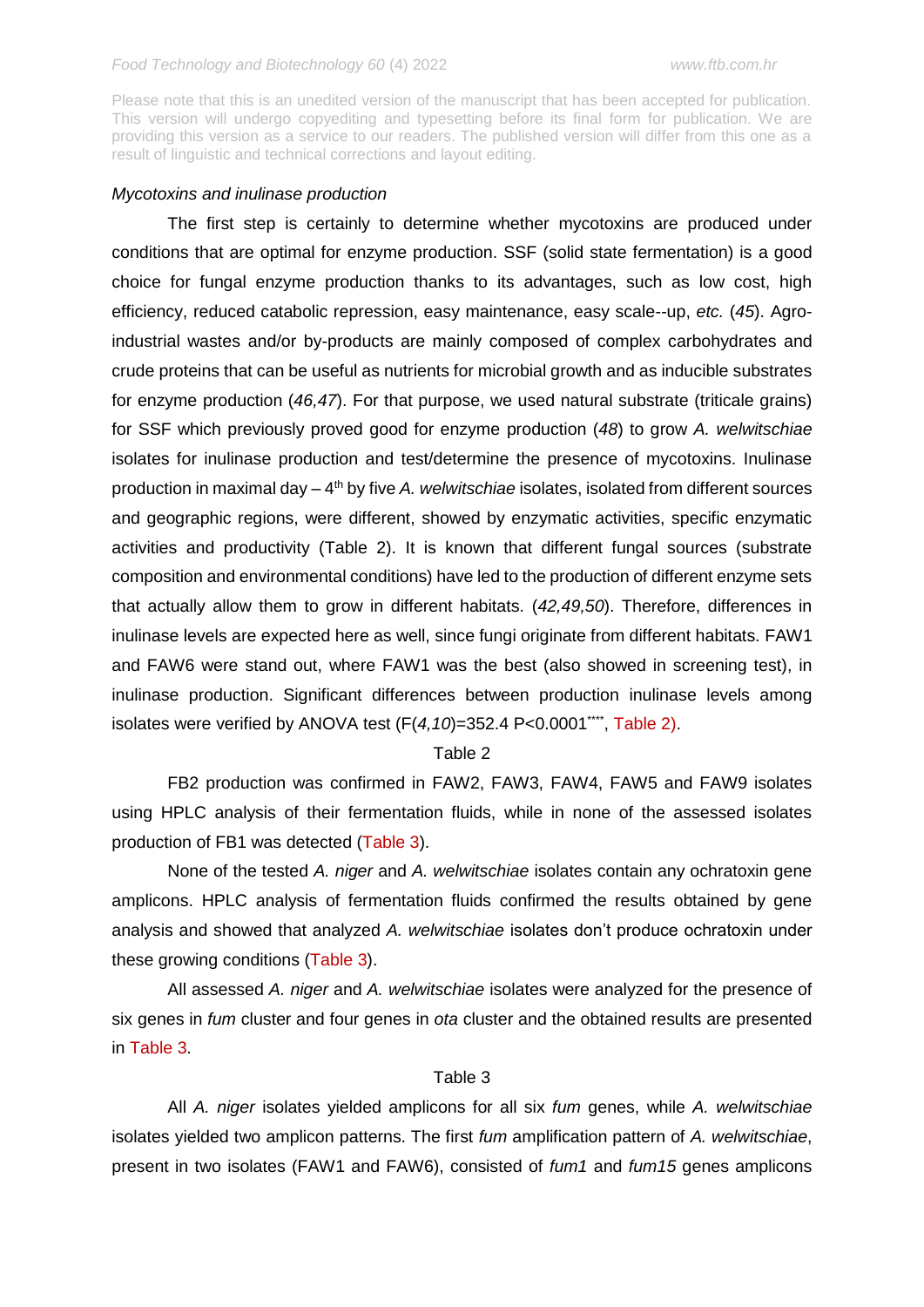Please note that this is an unedited version of the manuscript that has been accepted for publication. This version will undergo copyediting and typesetting before its final form for publication. We are providing this version as a service to our readers. The published version will differ from this one as a result of linguistic and technical corrections and layout editing.

only, while the second, present in six isolates (FAW2, FAW3, FAW4, FAW5, FAW7 and FAW9) consisted of *fum1, fum7, fum10, fum15*, and *fum21II* genes amplicons. The *fum21I* gene wasn't amplified in any of the assessed *A. welwitschiae* isolates (Table 3). Direct sequencing of the obtained *fum1* amplicons from *A. niger* and *A. welwitschiae* yielded nucleotide sequences 630-678 nt long, which were deposited in the NCBI GenBank under accession numbers given in Fig. 3 (*38*). For phylogenetic analyses based on partial *fum1*  sequences, 19 *A. niger* and 18 *A. welwitschiae* strains from this publication and other previously described and characterized were selected*.* The unrooted *fum1* phylogenetic tree indicated clustering of *A. welwitschiae* strains into two highly supported separate clusters. One cluster encloses only FB non-producing strains, while the other cluster contained both, FB producing and non-producing strains. However, no separate clusters for *A. niger* and *A. welwitschiae* were formed*.*

#### Fig. 3

HPLC analysis of OTA showed that none of the assessed *A. welwitschiae* strains produced OTA, which was corroborated with *ota* gene cluster PCR analyses. Furthermore, our results confirmed previously reported almost complete deletion of the *ota* cluster in OTAnon producing *A. welwitschiae* (*29*). Although OTA-non producers with uncomplete deletion of *ota* cluster have been reported (*51*), complete deletion of *ota* cluster should imply loss of ability to produce OTA under any conditions. The low percentage of OTA-producing strains among *A. welwitschiae* is not a surprise when comparing to other studies where persistently a minority of the strains have shown to produce OTA. In most of the studies this percentage varies from 0 to 1 % (*51–53*), while Susca *et al.* reported 25 % (*29*). Additionally, PCR analyses of *ota* cluster in *A. niger* suggests complete deletion, hence no producers of OTA among them either.

Unlike OTA gene analyses which are fully consistent with Susca *et al.* (*29*), analysis of FB revealed a slightly different situation. In our work, *A. welwitschiae* strains with incomplete *fum* gene cluster PCR pattern (compared to *A. niger* and f-1 pattern of *A. welwitschiae*) proved to be able to produce FB, although the incompletion was reflected as presence of only partial amplification of the *fum 21* gene. In Susca *et al.* (*29*) only *A. welwitschiae* strains with intact *fum* cluster (compared to *A. niger*) and f-1 *fum* gene amplification pattern were able to produce FB. Lack of amplification of *fum21I* in FB producing *A. welwitschiae* may not mean unfunctional *fum 21*, since Sun *et al.* (*54*) showed that functional *fum 21* is essential for FB synthesis in *Fusarium proliferatum*. In Susca *et al.* (*29*) *fum* gene amplification patterns observed in the PCR assays were reported not to be consistent with the genomic sequences.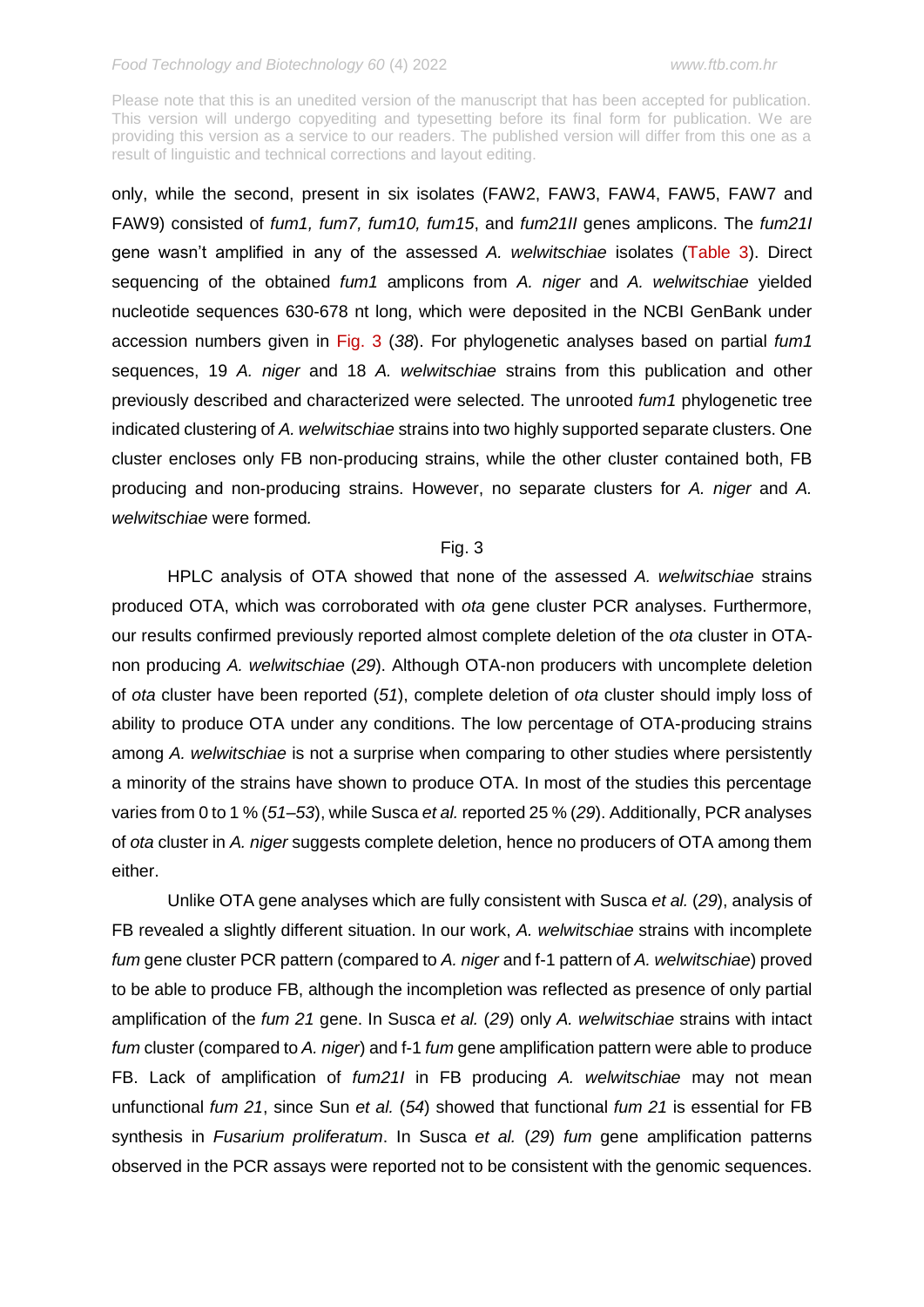Please note that this is an unedited version of the manuscript that has been accepted for publication. This version will undergo copyediting and typesetting before its final form for publication. We are providing this version as a service to our readers. The published version will differ from this one as a result of linguistic and technical corrections and layout editing.

HPLC analyses of FB showed that out of eight *A. welwitschiae* strains assessed, five produced FB2, while three were FB-non producers (*i.e.,* FAW1, FAW6, FAW7). *Fum* gene cluster analyses showed presence of two patterns among *A. welwitschiae* strains. The presence of complete *fum* cluster genes, which is characteristic of FB-producers, was confirmed in six isolates. In two isolates (*i.e.,* FAW1, FAW6) some gene regions didn't amplify, and it is in agreement with Susca *et al.* (*29*) finding that multiple patterns of *fum* gene deletion are characteristic of FB-nonproducing *A. welwitschiae*. In one strain (FAW7) lack of FB production in the presence of complete *fum* cluster genes was detected. Two reasons can be given for such an outcome: I) fumonisin production can vary under different conditions, hence it cannot be excluded that the strain could produce FB under different conditions, II) production of FB could be affected by regulatory genes located outside the *fum* cluster, as it is the case for *Fusarium* sp (*55*). Also, we analyzed the obtained *fum1* gene sequences, which is considered as the key gene in the FB biosynthetic pathway, that encodes polyketide synthase (*56*). Results obtained in this work are consistent with results of phylogenetic analysis of full-length *fum1* and *fum15* nucleotide sequences separately and concatenated, published previously (*28*). The partial *fum1* nucleotide sequence phylogeny inferred in this work, showed separation of *A. welwitschiae* strains into two well supported clades, one of which consisted solely of FBnonproducing, while the second consisted of both FB- producing and -nonproducing strains. Strain FAW7 was initially selected as a good inulinases producer and it did not coproduce FB under selected conditions, but its mycotoxin potential represents a substantial risk for its use as producer of enzyme for food. It is encouraging that among the selected inulinases producers two (FAW1, FAW6) are non-toxigenic (both OTA and FB) and they have potential for further evaluation and possible use for inulinases production.

# **CONCLUSIONS**

It is important to be certain that producers of enzymes which are used in food do not produce mycotoxins during enzyme production, or even better, are not capable of production of mycotoxins at all. The latter can be achieved by using nontoxigenic species or strains that lack fully or partly the genetic repertoire for biosynthetic pathways of mycotoxin production. Only by combining all of the presented results (possibility of fungi to secrete mycotoxins and enzymatic activity) can it be concluded whether a strain is a potentially good enzyme producer. We select two strains (FAW1, FAW6) for further development in enzymes production as the best inulinases producers and mycotoxin non-producers, with absence of the whole *ota* cluster and essential components of the *fum* cluster as additional safety.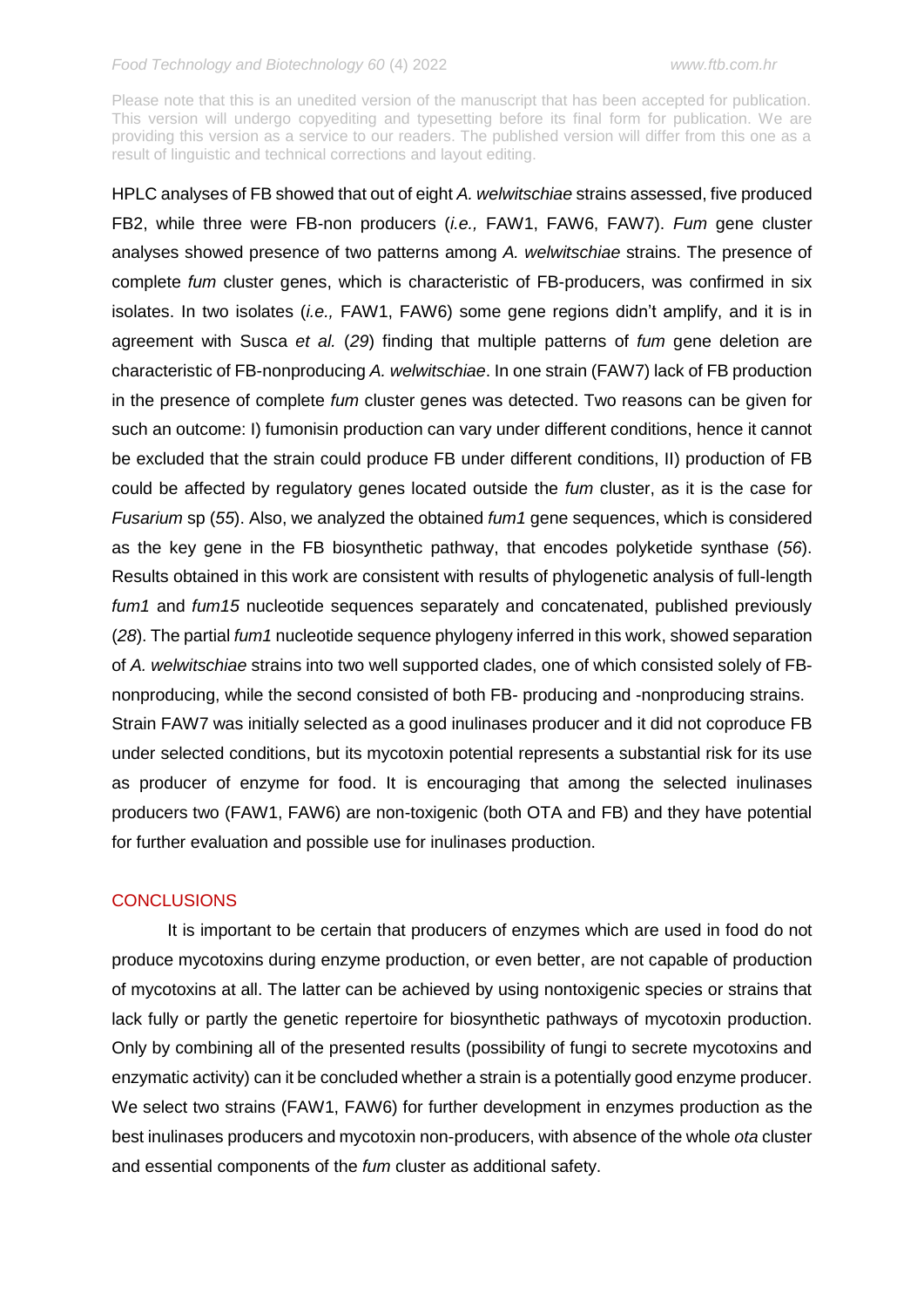Please note that this is an unedited version of the manuscript that has been accepted for publication. This version will undergo copyediting and typesetting before its final form for publication. We are providing this version as a service to our readers. The published version will differ from this one as a result of linguistic and technical corrections and layout editing.

### ACKNOWLEDGEMENTS

We thank Jasna Bojčevski for linguistic correction as well as for useful suggestions on the writing of the article.

#### **FUNDING**

This work was financially supported by the Ministry of Education, Science and Technological Development of Republic of Serbia Contract numbers: 451-03-68/2022- 14/200026, 451-03-68/2022-14/ 200214, 451-03-63/2022-14/ 200116 and 451-03-68/2022- 14/200168.

# CONFLICT OF INTEREST

The authors declare no conflict of interest.

# AUTHORS' CONTRIBUTION

S. Stojanović was actively included in data collection, data analysis and interpretation, performing the analysis (screening method, enzymatic activities and genetical experiments) and in writing the paper. J. Stepanović was included in data analysis, interpretation and performing the analysis of genetical experiments (identification and mycotoxin potential). B. Špirović Trifunović was performing the part of analysis for this work. N. Duduk was included in data analysis and interpretation for genetical experiments, drafting and writing the article, and final approval of the version to be published. B. Dojnov has contributed in conception of the work, in data analysis and interpretation of enzymatic activities and screening method, drafting the article, and final approval of the version to be published. B. Duduk has contributed in conception of the work, in data analysis and interpretation concerning genetical results (identification and mycotoxin potential), drafting the article, critical revision and final approval of the version to be published. Z. Vujčić was contributed in interpretation of results, for critical revision and final approval of the version to be published.

### ORCID ID

- S. Stojanović <https://orcid.org/0000-0003-3242-4054>
- J. Stepanović<https://orcid.org/0000-0001-8638-3927>
- B. Špirović Trifunović<https://orcid.org/0000-0002-9309-3167>
- N. Duduk<https://orcid.org/0000-0002-7490-1034>
- B. Dojnov<https://orcid.org/0000-0002-0489-7105>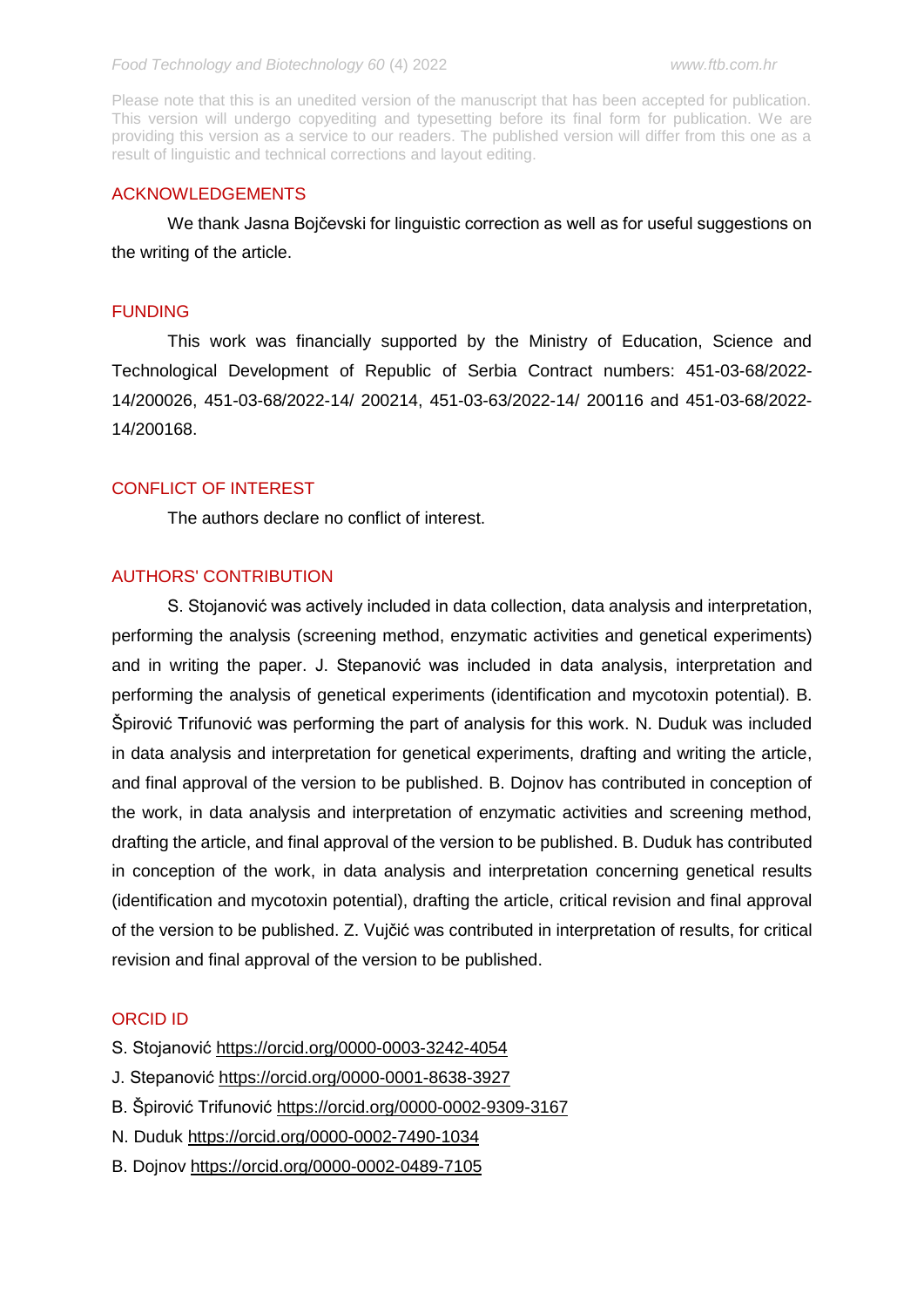Please note that this is an unedited version of the manuscript that has been accepted for publication. This version will undergo copyediting and typesetting before its final form for publication. We are providing this version as a service to our readers. The published version will differ from this one as a result of linguistic and technical corrections and layout editing.

# B. Duduk<https://orcid.org/0000-0002-8109-7400>

# Z. Vujčić<https://orcid.org/0000-0002-8963-2439>

# REFERENCES

- *1*. Pitt JI, Hocking AD, editors. Fungi and food spoilage. New York, USA, Springer, 2009. <https://doi.org/10.1007/978-0-387-92207-2>
- *2.* Houbraken J, de Vries RP, Samson RA. Modern taxonomy of biotechnologically important *Aspergillus* and *Penicillium* species. Adv Appl Microbiol. 2014;86:199–249. <https://doi.org/10.1016/B978-0-12-800262-9.00004-4>
- *3.* Fernandes P, Carvalho F. Microbial enzymes for the food industry. In: Demain A, Adrio J, editors. Biotechnology of microbial enzymes: Production, biocatalysis and industrial applications. Amsterdam, The Netherlands: Elsevier Inc.; 2017. pp. 513–44. <http://doi.org/10.1016/B978-0-12-803725-6.00019-4>
- *4*. Ettalibi M, Baratti JC. Purification, properties and comparison of invertase, exoinulinases and endoinulinases of *Aspergillus ficuum*. Appl Microbiol Biotechnol. 1987;26(1):13–20.

<https://doi.org/10.1007/BF00282143>

*5.* Ohta K, Akimoto H, Matsuda S, Toshimitsu D, Nakamura T. Molecular cloning and sequence analysis of two endoinulinase genes from *Aspergillus niger*. Biosci Biotechnol Biochem. 1998;62(9):1731–8.

<https://doi.org/10.1271/bbb.62.1731>

- *6.* Bindels LB, Delzenne NM, Cani PD, Walter J. Opinion: Towards a more comprehensive concept for prebiotics. Nat Rev Gastroenterol Hepatol. 2015;12(5):303–10. <http://doi.org/10.1038/nrgastro.2015.47>
- *7.* Valcheva R, Dieleman LA. Prebiotics: Definition and protective mechanisms. Best Pract Res Clin Gastroenterol. 2016; 30(1):27–37. <http://doi.org/10.1016/j.bpg.2016.02.0081521-6918/>
- *8.* Global market Insights. Prebiotics Market Statistics Report 2026 | Growth Forecasts 2021. GMI410. Available from: <https://www.gminsights.com/industry-analysis/prebiotics-market>
- *9.* Abu El-souod SM, Mohamed TM, Ali EMM, El-badry MO, El-keiy MM. Partial purification of extracellular exo-inulinase from *Ulocladium atrum*. J Genet Eng Biotechnol. 2014;12(1):15–20.

<https://doi.org/10.1016/j.jgeb.2014.04.001>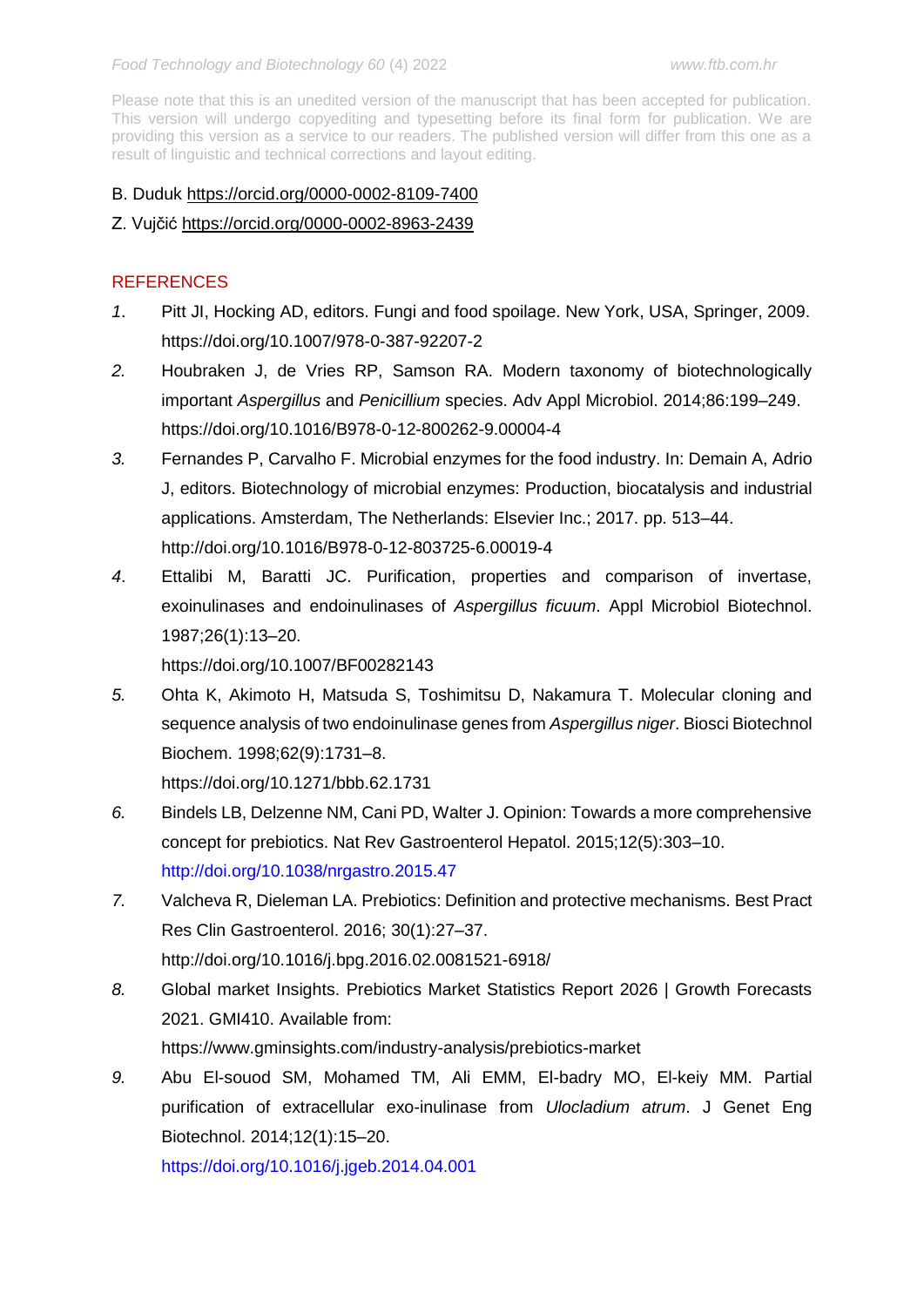*10.* Rawat HK, Ganaie MA, Kango N. Production of inulinase, fructosyltransferase and sucrase from fungi on low-value inulin-rich substrates and their use in generation of fructose and fructo-oligosaccharides. Antonie van Leeuwenhoek, Int J Gen Mol Microbiol. 2015;107(3):799–811.

<https://doi.org/10.1007/s10482-014-0373-3>

- *11.* Gern RMM, Furlan SA, Ninow JL, Jonas R. Screening for microorganisms that produce only endo-inulinase. Appl Microbiol Biotechnol. 2001;55(5):632–635. <https://doi.org/10.1007/s002530000578>
- *12.* Silvera D, Luthfin I, Aulia A, Wahyu PN, Saryono. Optimization of process parameters for inulinase production from endophytic fungi *Fusarium solani* LBKURCC67, *Humicola fuscoatra* LBKURCC68 and *Fusarium oxysporum* LBKURCC69. Res J Chem Environ. 2018;22(Special issue II):71–78.
- *13.* Samson RA, Varga J, Witiak SM, Geiser DM. The species concept in *Aspergillus:* Recommendations of an international panel. Stud Mycol. 2007;59:71-73. <https://doi.org/10.3114/sim.2007.59.09>
- *14.* Samson RA, Visagie CM, Houbraken J, Hong SB, Hubka V, Klaassen CHW, *et al*. Phylogeny, identification and nomenclature of the genus *Aspergillus*. Stud Mycol. 2014;78(1):141–173.

<https://doi.org/10.1016/j.simyco.2014.07.004>

*15*. Frisvad JC, Møller LLH, Larsen TO, Kumar R, Arnau J. Safety of the fungal workhorses of industrial biotechnology: update on the mycotoxin and secondary metabolite potential of *Aspergillus niger, Aspergillus oryzae*, and *Trichoderma reesei*. Appl Microbiol Biotechnol. 2018;102(22):9481–9515.

<https://doi.org/10.1007/s00253-018-9354-1>

*16*. WHO food additives series 47: Safety evaluation of certain mycotoxins in food: Prepared by the fifty-sixth meeting of the joint FAO/WHO Expert Committee on Food Additives (JECFA). Geneva, Switzerland: Food and Agriculture Organization of the United Nations and World Health Organization (FAO/WHO); 2002;906:1–62. Available from:

[https://doi.org/10.1016/S0168-1605\(02\)00160-5](https://doi.org/10.1016/S0168-1605(02)00160-5)

*17.* Sewalt V, Shanahan D, Gregg L, La Marta J, Carrillo R. The generally recognized as safe (GRAS) process for industrial microbial enzymes. Ind Biotechnol. 2016;12(5):295– 302.

<http://www.liebertpub.com/doi/10.1089/ind.2016.0011>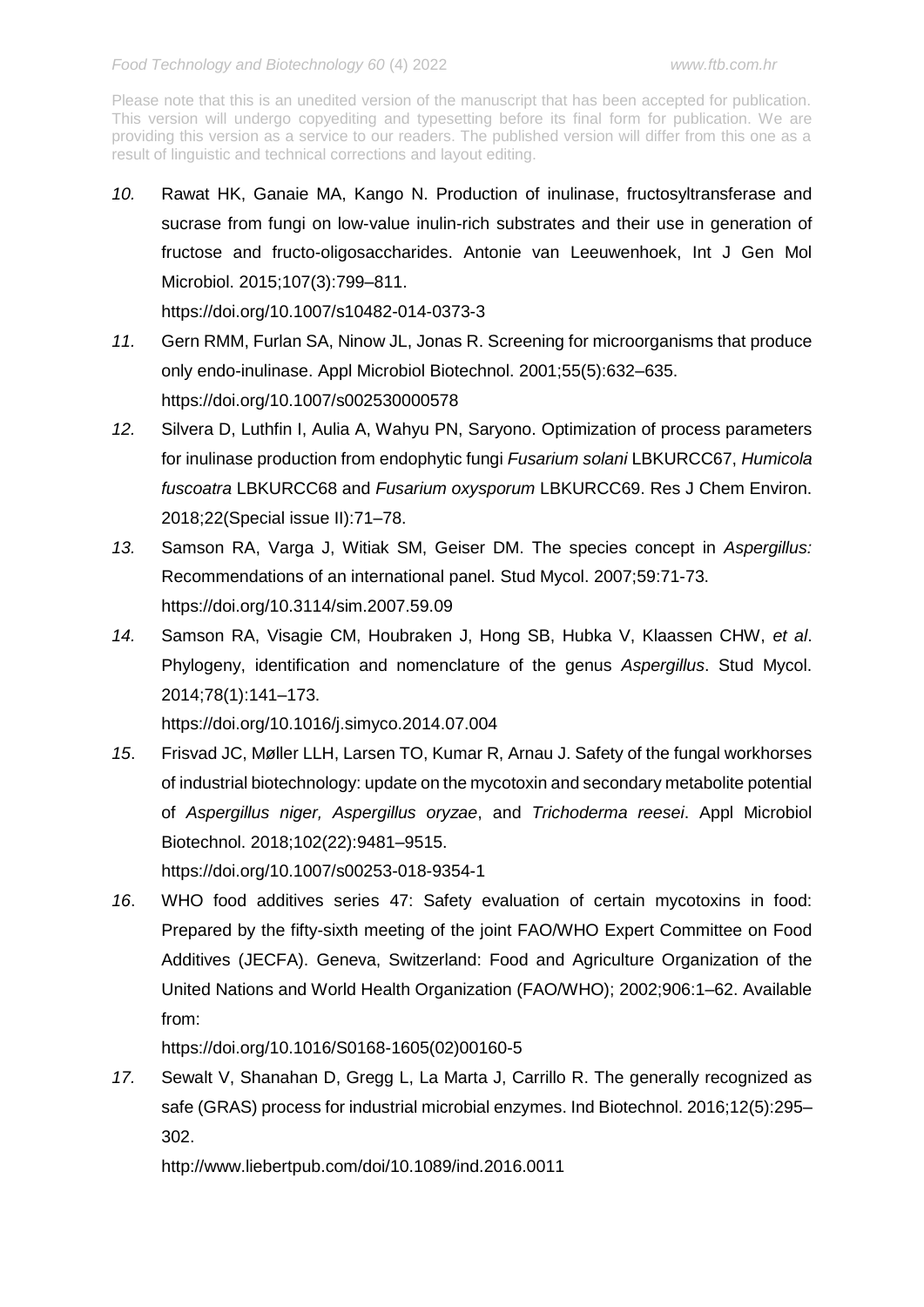- *18*. Frisvad JC, Larsen TO, Thrane U, Meijer M, Varga J, Samson RA, *et al.* Fumonisin and ochratoxin production in industrial *Aspergillus niger* strains. PLoS One. 2011;6(8):2–7. <https://doi.org/10.1371/journal.pone.0023496>
- *19*. Perrone G, Mulè G, Susca A, Battilani P, Pietri A, Logrieco A. Ochratoxin A production and amplified fragment length polymorphism analysis of *Aspergillus carbonarius, Aspergillus tubingensis*, and *Aspergillus niger* strains isolated from grapes in Italy. Appl Environ Microbiol. 2006;72(1):680–5.

<https://doi.org/10.1128/AEM.72.1.680-685.2006>

- *20*. Agriopoulou S, Stamatelopoulou E, Varzakas T. Control Strategies : Prevention and Detoxification in Foods. Foods. 2020;86(9):137. <https://doi.org/10.3390/foods9020137>
- *21*. Bezuidenhout SC, Gelderblom WCA, Gorst-Allman CP, Horak RM, Marasas WFO, Spiteller G. Structure elucidation of the fumonisins, mycotoxins from *Fusarium moniliforme*. J Chem Soc Chem Commun. 1988;(11):743–5. <https://doi.org/10.1039/C39880000743>
- *22*. Baker SE. *Aspergillus niger* genomics: Past, present and into the future. Med Mycol. 2006;44(s1):17–21.

<https://doi.org/10.1080/13693780600921037>

- *23*. Pel, H.J., De Winde, J.H., Archer, D.B., Dyer, P.S., Hofmann, G., Schaap, *et al.* Genome sequencing and analysis of the versatile cell factory *Aspergillus niger* CBS 513.88. Nat Biotechnol. 2007;25(2):221–31. <https://doi.org/10.1038/nbt1282>
- *24*. Noonim P, Mahakarnchanakul W, Nielsen KF, Frisvad JC, Samson RA. Fumonisin B2 production by *Aspergillus niger* in Thai coffee beans. Food Addit Contam - Part A Chem Anal Control Expo Risk Assess. 2009;26(1):94–100. <https://doi.org/10.1080/02652030802366090>
- *25*. Månsson, M., Klejnstrup, M.L., Phipps, R.K., Nielsen, K.F., Frisvad, J.C., Gotfredsen, C.H., *et al.* Isolation and NMR characterization of fumonisin B2 and a new fumonisin B6 from *Aspergillus niger*. J Agric Food Chem. 2010;58(2):949–53. <https://doi.org/10.1021/jf902834g>
- *26*. Frisvad JC, Smedsgaard J, Samson RA, Larsen TO, Thrane U. Fumonisin B 2 production by *Aspergillus niger*. J Agric Food Chem. 2007;55(23):9727–32. <https://doi.org/10.1021/jf0718906>
- *27*. Renaud JB, Kelman MJ, Qi TF, Seifert KA, Sumarah MW. Product ion filtering with rapid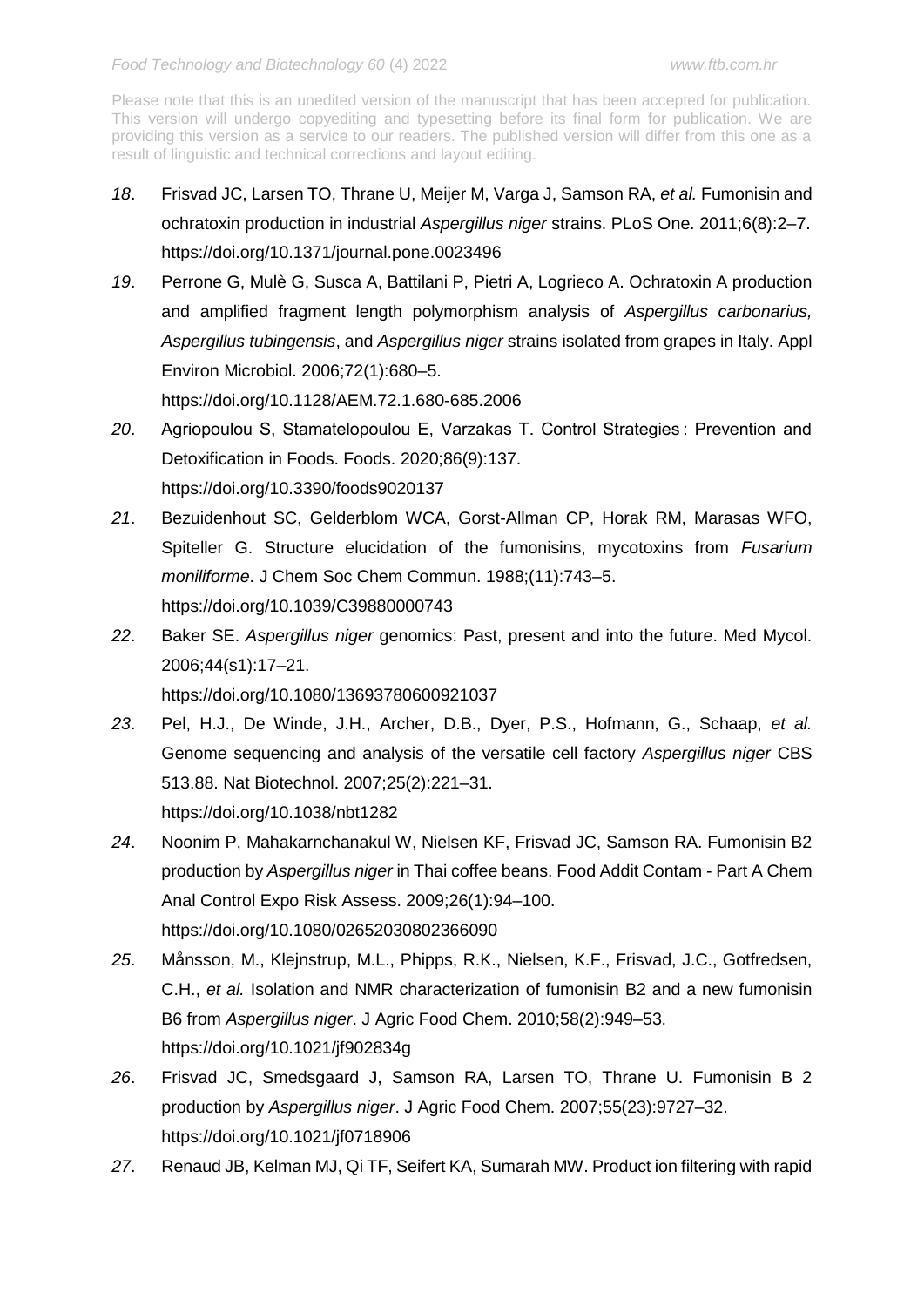polarity switching for the detection of all fumonisins and AAL-toxins. Rapid Commun Mass Spectrom. 2015;29(22):2131–9.

<https://doi.org/10.1002/rcm.7374>

- *28*. Susca, A., Proctor, R.H., Butchko, R.A.E., Haidukowski, M., Stea, G., Logrieco, A., *et al*. Variation in the fumonisin biosynthetic gene cluster in fumonisin-producing and nonproducing black aspergilli. Fungal Genet Biol. 2014;73:39–52. <https://doi.org/10.1016/j.fgb.2014.09.009>
- *29*. Susca, A., Proctor, R.H., Morelli, M., Haidukowski, M., Gallo, A., Logrieco, A.F., *et al*. Variation in fumonisin and ochratoxin production associated with differences in biosynthetic gene content in *Aspergillus niger* and *A. welwitschiae* isolates from multiple crop and geographic origins. Front Microbiol. 2016;7(Sep): Article 1412. <https://doi.org/10.3389/fmicb.2016.01412>
- *30*. Rokvić, N., Aksentijević, K., Kureljušić, J., Vasiljević, M., Todorović, N., Zdravković, N., *et al.* Occurrence and transfer of mycotoxins from ingredients to fish feed and fish meat of common carp (*Cyprinus carpio*) in Serbia. World Mycotoxin J. 2020;13(4):545–52. <https://doi.org/10.3920/WMJ2020.2580>
- *31*. Day JP, Shattock RC. Aggressiveness and other factors relating to displacement of populations of *Phytophthora infestans* in England and Wales. Eur J Plant Pathol. 1997;103(4):379–91.

<https://doi.org/10.1023/A:1008630522139>

- *32*. Hong SB, Go SJ, Shin HD, Frisvad JC, Samson RA. Polyphasic taxonomy of *Aspergillus fumigatus* and related species. Mycologia. 2005;97(6):1316–29. <https://doi.org/10.3852/mycologia.97.6.1316>
- *33*. Staden R, Beal KF, Bonfield JK. The Staden package, 1998. Methods Mol Biol. 2000;132:115–30.

<https://doi.org/10.1385/1-59259-192-2:115>

- *34*. Mount DW. Using the Basic Local Alignment Search Tool (BLAST). Cold Spring Harb Protoc. 2007(7):pdb.top17. Available from: http://cshprotocols.cshlp.org/content/2007/7/pdb.top17.full
- *35*. Thompson JD, Gibson TJ, Plewniak F, Jeanmougin F, Higgins DG. The CLUSTAL X windows interface: Flexible strategies for multiple sequence alignment aided by quality analysis tools. Nucleic Acids Res. 1997;25(24):4876–82. <https://doi.org/10.1093/nar/25.24.4876>
- *36*. Kumar S, Stecher G, Li M, Knyaz C, Tamura K. MEGA X: Molecular evolutionary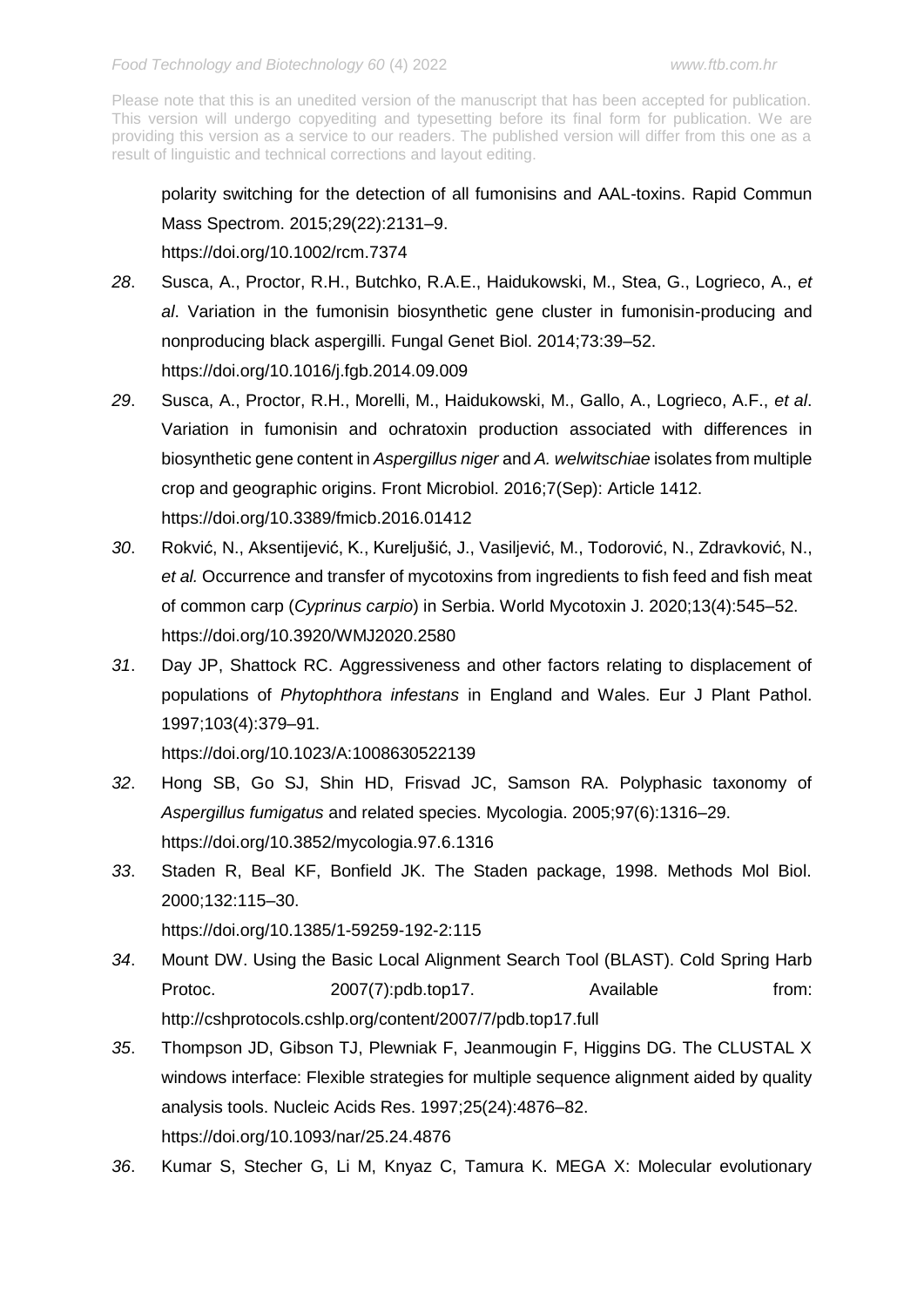genetics analysis across computing platforms. Mol Biol Evol. 2018;35(6):1547–9. <https://doi.org/10.1093/molbev/msy096>

- *37*. Bernfeld P. Amylases, α and β. Methods Enzymol. 1955;1(C):149–58. [https://doi.org/10.1016/0076-6879\(55\)01021-5](https://doi.org/10.1016/0076-6879(55)01021-5)
- *38*. GenBank. Bethesda, MD, USA: National Center for Biotechnology Information, US National Library of Medicine; 2016. Available from: [https://www.ncbi.nlm.nih.gov/genbank.](https://www.ncbi.nlm.nih.gov/genbank)
- *39*. Bradford MM. A Rapid and Sensitive Method for the Quantitation of Microgram Quantities of Protein Utilizing the Principle of Protein-Dye Binding. Anal Biochem. 1976;72:248–54.
- *40*. Agilent Tecnology, v. C.01.00, Agilent MassHunter Optimizer for Ultivo LC/TQ Automated MS Method Development Software, Santa Clara, CA, USA, 2017. Available from:

<https://lcms.labrulez.com/paper/7169>

- *41*. GraphPad Software, v 8.4.3, Comprehensive Analysis and Powerful Statistics, Simplified, San Diego, CA 92108, USA, 2020. Available from: <https://www.graphpad.com/scientific-software/prism/>
- *42*. Grujić, M., Dojnov, B., Potočnik, I., Atanasova, L., Duduk, B., Srebotnik, E., *et al*. Superior cellulolytic activity of *Trichoderma guizhouense* on raw wheat straw. World J Microbiol Biotechnol. 2019;35(12):194-204. <https://doi.org/10.1007/s11274-019-2774-y>
- *43*. Davis BD. Enzyme determining sctivity by radial diffusion. Am Biol Teach. 1977;39(4):217–26.
	- <https://doi.org/10.2307/4445882>
- *44*. Kulkarni JA, Kothari MN, Baig MMV. Optimization of disc diffusion assay to study pectinase. Int J Adv Biotechnol Res. 2013;4(3):324–8.
- *45*. Singh SK, Sczakas G, Soccol CR, Pandey A. Production of enzymes by solid-state fermentation. In: Pandey A, Soccol RC, Larroche C, editors. Current developments in solid-state fermentation. New York: Springer; 2008. pp. 183–204. [https://doi.org/10.1007/978-0-387-75213-6\\_9](https://doi.org/10.1007/978-0-387-75213-6_9)
- *46*. Grujić M, Dojnov B, Potočnik I, Duduk B, Vujčić Z. Spent mushroom compost as substrate for the production of industrially important hydrolytic enzymes by fungi *Trichoderma* spp. and *Aspergillus niger* in solid state fermentation. Int Biodeterior Biodegrad. 2015;104:290–8.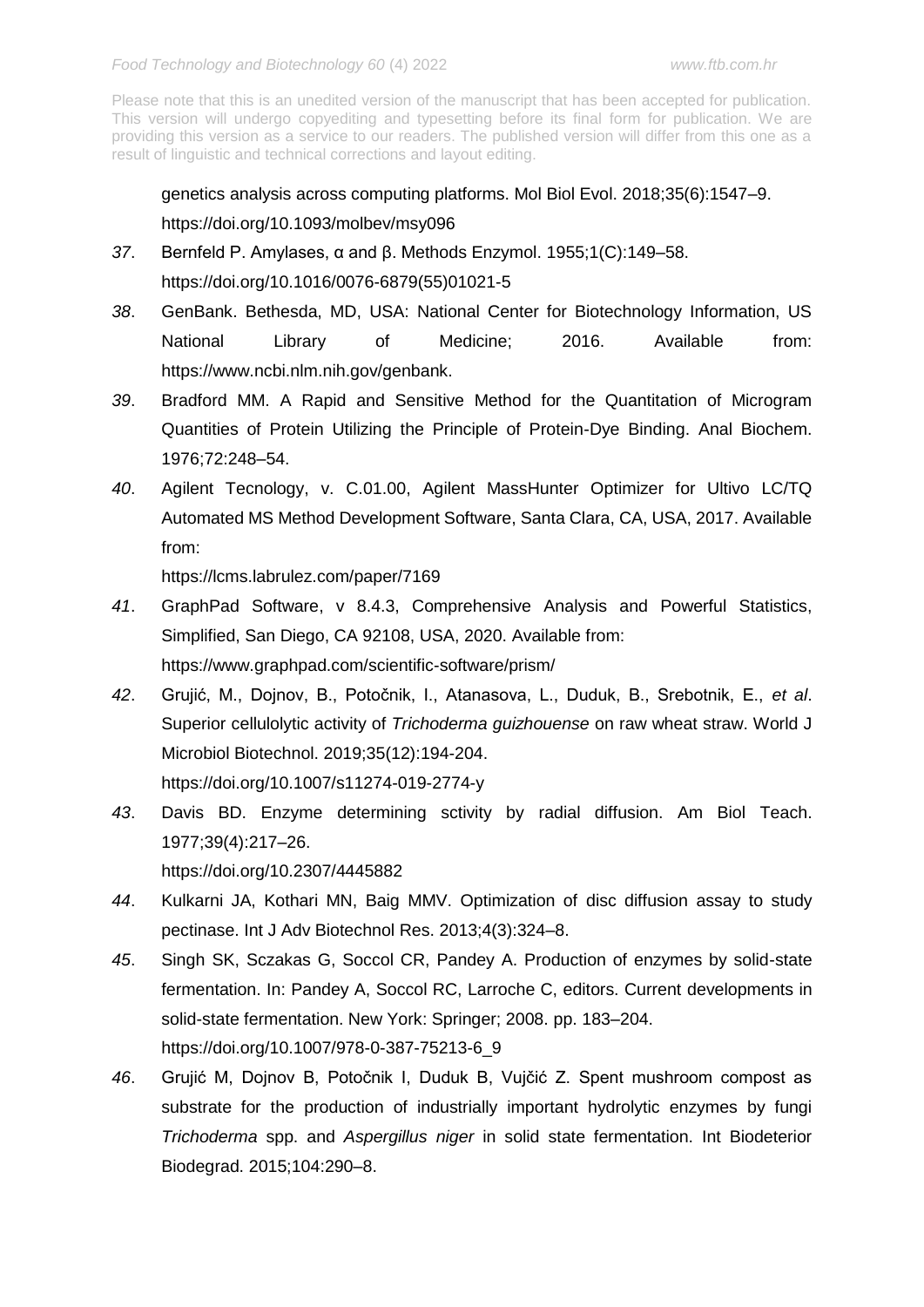# <https://doi.org/10.1016/j.ibiod.2015.04.029>

*47*. Soccol CR, Costa ESF da, Letti LAJ, Karp SG, Woiciechowski AL, Vandenberghe LP de S. Recent developments and innovations in solid state fermentation. Biotechnol Res Innov. 2017;1(1):52–71.

<http://doi.org/10.1016/j.biori.2017.01.002>

*48*. Dojnov B, Grujić M, Vujčić Z. Highly efficient production of *Aspergillus niger* amylase cocktail by solid-state fermentation using triticale grains as a well-balanced substrate. J Serbian Chem Soc. 2015;80(11):1375–90.

<https://doi.org/10.2298/JSC150317041D>

- *49*. Schneider WDH, Dos Reis L, Camassola M, Dillon AJP. Morphogenesis and production of enzymes by *Penicillium echinulatum* in response to different carbon sources. Biomed Res Int. 2014;2014, ID 254863:1- 10. <https://doi.org/10.1155/2014/254863>
- *50*. Benoit I, Culleton H, Zhou M, DiFalco M, Aguilar-Osorio G, Battaglia E, *et al*. Closely related fungi employ diverse enzymatic strategies to degrade plant biomass. Biotechnol Biofuels. 2015;8(1):1–14.

<https://doi.org/10.1186/s13068-015-0285-0>

*51*. Massi, F.P., Sartori, D., de Souza Ferranti, L., Iamanaka, B.T., Taniwaki, M.H., Vieira, M.L.C., *et al*. Prospecting for the incidence of genes involved in ochratoxin and fumonisin biosynthesis in Brazilian strains of *Aspergillus niger* and *Aspergillus welwitschiae*. Int J Food Microbiol. 2016;221:19–28.

<https://doi.org/10.1016/j.ijfoodmicro.2016.01.010>

*52*. Gherbawy, Y., Elhariry, H., Kocsubé, S., Bahobial, A., Deeb, B. El, Altalhi, A., *et al*. Molecular characterization of black *Aspergillus* species from onion and their potential for ochratoxin A and fumonisin B2 production. Foodborne Pathog Dis. 2015;12(5):414– 23.

<https://doi.org/10.1089/fpd.2014.1870>

*53*. Qi TF, Renaud JB, McDowell T, Seifert KA, Yeung KKC, Sumarah MW. Diversity of mycotoxin-producing black aspergilli in canadian vineyards. J Agric Food Chem. 2016;64(7):1583–9.

<https://doi.org/10.1021/acs.jafc.5b05584>

*54*. Sun, L., Chen, X., Gao, J., Zhao, Y., Liu, L., Hou, Y., *et al*. Effects of disruption of five fum genes on fumonisin biosynthesis and pathogenicity in *Fusarium proliferatum*. Toxins. 2019;11(6):327.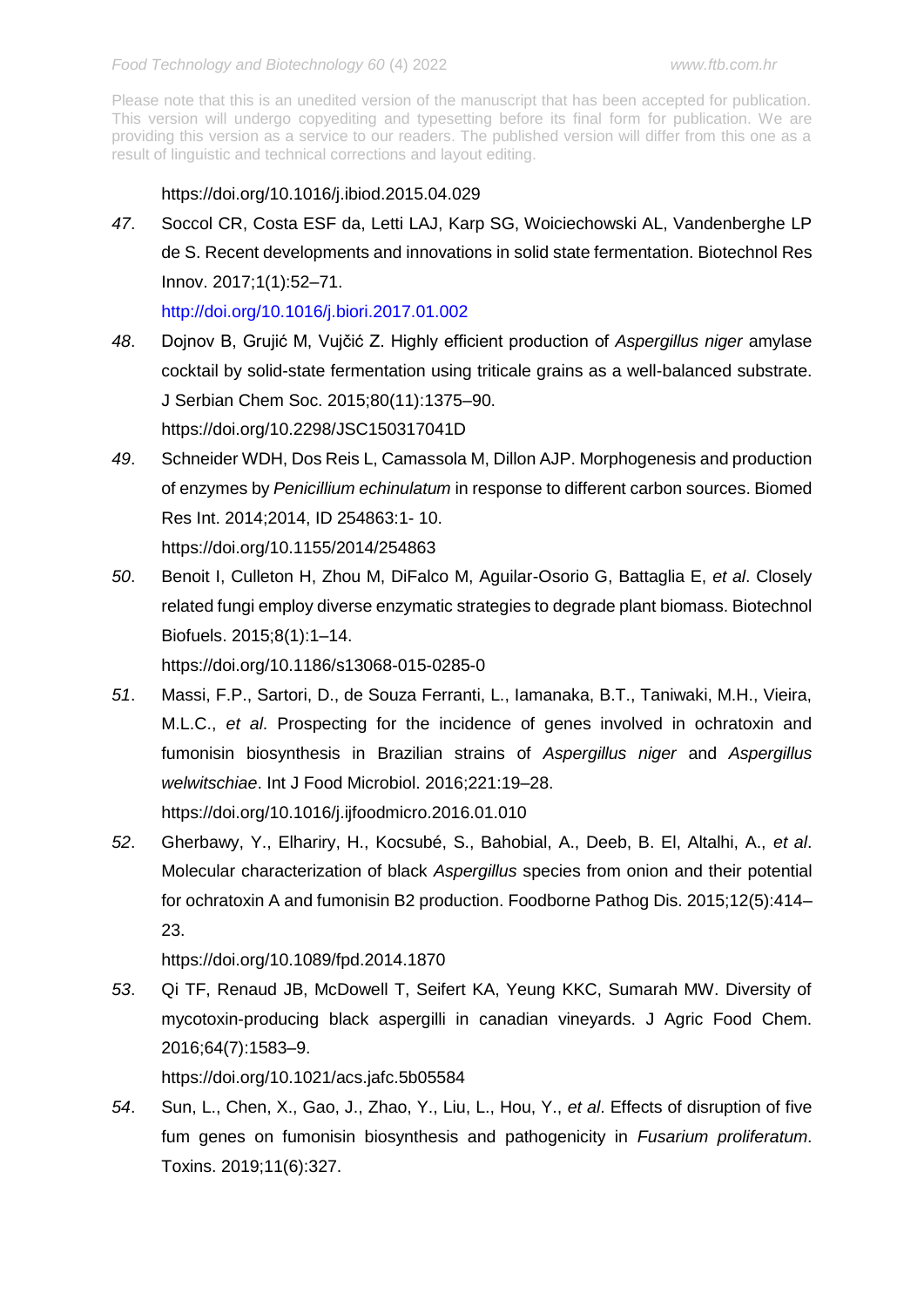# <https://doi.org/10.3390/toxins11060327>

- *55*. Woloshuk CP, Shim WB. Aflatoxins, fumonisins, and trichothecenes: A convergence of knowledge. FEMS Microbiology Reviews. 2013;37:94–109. <https://doi.org/10.1111/1574-6976.12009>
- *56*. Gil-Serna J, Vázquez C, Patiño B. Genetic regulation of aflatoxin, ochratoxin A, trichothecene, and fumonisin biosynthesis: A review. International Microbiology. 2020;23:89–96.

<https://doi.org/10.1007/s10123-019-00084-2>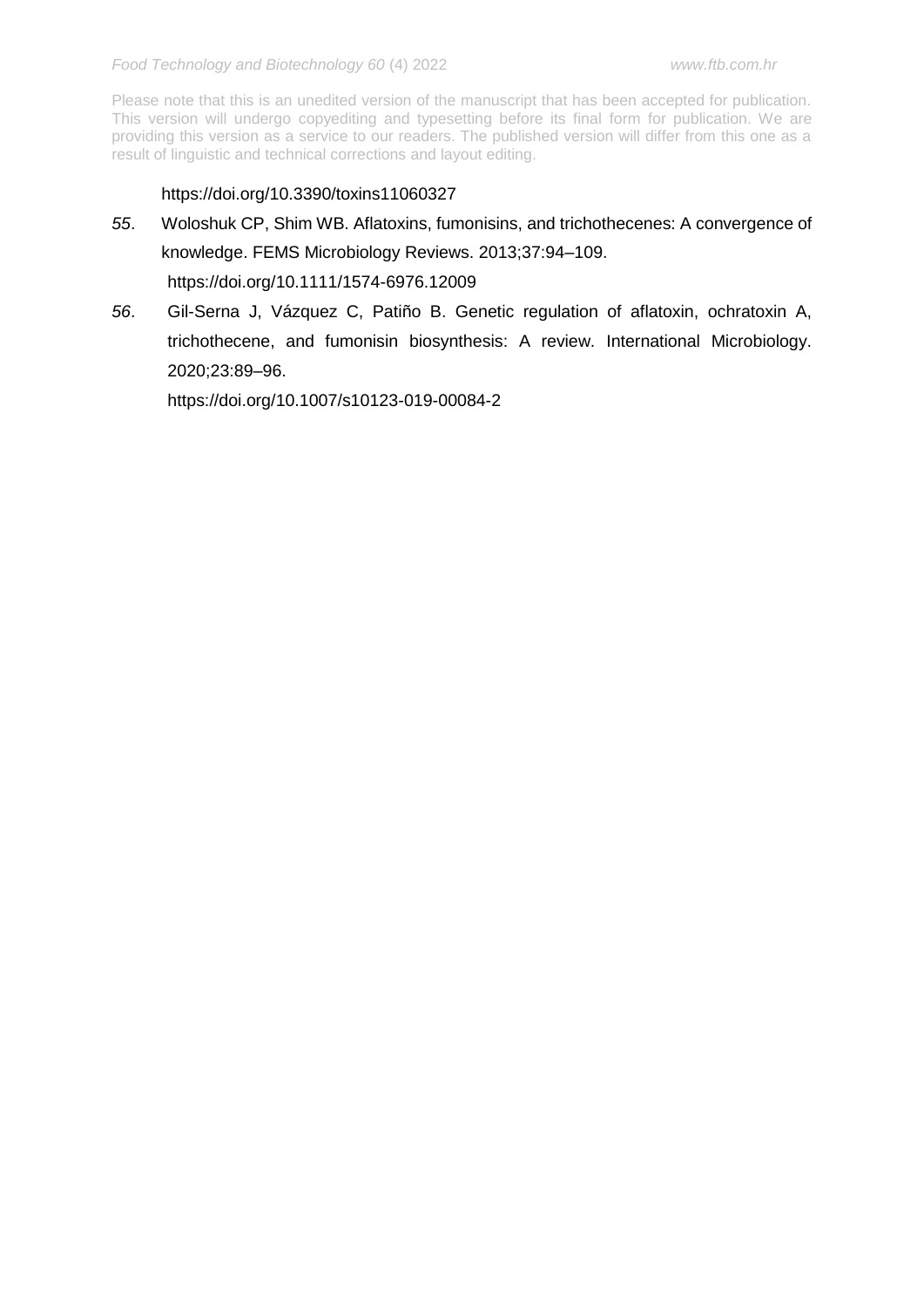|  |  | Table 1. Aspergillus section Nigri isolates used in this study and their inulinase activities |  |  |  |  |
|--|--|-----------------------------------------------------------------------------------------------|--|--|--|--|
|--|--|-----------------------------------------------------------------------------------------------|--|--|--|--|

| Year of<br>Geographic<br>Identification<br>Isolate<br>Source<br>isolation<br>origin    | Inulinase<br>screening<br>test | Inulinase<br>activity/(U/mL)* |
|----------------------------------------------------------------------------------------|--------------------------------|-------------------------------|
| 2000<br>FAT <sub>1</sub><br>Belgrade<br>malt agar<br>A. tubingensis                    |                                | n.t.                          |
| FAT <sub>2</sub><br>2000<br>Belgrade<br>A. tubingensis<br>orange                       |                                | n.t.                          |
| <b>FAT 25</b><br>2001<br>Grabovac<br>A. tubingensis<br>bread                           |                                | n.t.                          |
| <b>FAT 26</b><br>2001<br>Belgrade<br>A. tubingensis<br>bread                           |                                | n.t.                          |
| <b>FAT 27</b><br>2001<br>Belgrade<br>A. tubingensis<br>bread                           | +                              | $0.098 + 0.002$               |
| 2001<br><b>FAT 28</b><br>Grabovac<br>bread<br>A. tubingensis                           |                                | n.t.                          |
| Herceg Novi,<br><b>FAT 29</b><br>2001<br>A. tubingensis<br>bread<br>Montenegro         | +                              | $0.101 \pm 0.003$             |
| <b>FAT 30</b><br>2001<br>Belgrade<br>bread<br>A. tubingensis                           | +                              | $0.067 + 0.006$               |
| <b>FAT 31</b><br>2001<br>Belgrade<br>bread<br>A. tubingensis                           | $\ddot{}$                      | $0.123 \pm 0.003$             |
| <b>FAT 32</b><br>2001<br>Belgrade<br>A. tubingensis<br>bread                           | $\ddot{}$                      | $0.119 + 0.002$               |
| 2001<br><b>FAT 33</b><br>Belgrade<br>A. tubingensis<br>bread                           | $\overline{\phantom{a}}$       | n.t.                          |
| <b>FAT 34</b><br>2001<br>Belgrade<br>A. tubingensis<br>bread                           | $\ddot{}$                      | $0.075 \pm 0.003$             |
| <b>FAT 35</b><br>2002<br>Belgrade<br>A. tubingensis<br>bread                           | +                              | $0.104 + 0.002$               |
| <b>FAT 36</b><br>2002<br>Grabovac<br>marmalade<br>A. tubingensis                       |                                | n.t.                          |
| Petrovac,<br><b>FAT 37</b><br>2002<br>bread<br>A. tubingensis<br>Montenegro            |                                | n.t.                          |
| <b>FAT 38</b><br>2008<br>Belgrade<br>bread<br>A. tubingensis                           | +                              | $0.096 \pm 0.004$             |
| <b>FAT 39</b><br>cellulose<br>2016<br>A. tubingensis<br>Belgrade                       | +                              | $0.122 \pm 0.002$             |
| <b>FAT 40</b><br>2016<br>A. tubingensis<br>Belgrade<br>chestnut                        |                                | n.t.                          |
| 2016<br><b>FAT 41</b><br>A. tubingensis<br>Belgrade<br>rice                            | +                              | $0.193 + 0.005$               |
| <b>FAT 42</b><br>cereals mix<br>2009<br>A. tubingensis<br>Belgrade                     |                                | n.t.                          |
|                                                                                        |                                |                               |
| 2011<br>FAN <sub>1</sub><br>Belgrade<br>lemon<br>A. niger                              | +                              | $0.079 + 0.007$               |
| 2002<br>FAN <sub>2</sub><br>Belgrade<br>bread<br>A. niger                              |                                | n.t.                          |
| 2002<br>FAN <sub>3</sub><br>Belgrade<br>bread<br>A. niger                              | $\ddot{}$                      | $0.064 + 0.011$               |
| Prague, Czech<br>2011<br>FAN 4<br>bread<br>A. niger<br>Republic                        |                                | n.t.                          |
| Starch and soya<br>FAN <sub>5</sub><br>2010<br>Belgrade<br>A. niger<br>extract mixture | +                              | $0.118 + 0.007$               |
| Sambucus<br>2012<br>FAN <sub>6</sub><br>Belgrade<br>A. niger<br>racemose extract       | ۰                              | n.t.                          |
| 2016<br>FAN <sub>8</sub><br>Belgrade<br>corn flour<br>A. niger                         | +                              | $0.180 + 0.009$               |
| FAN <sub>9</sub><br>2016<br>Belgrade<br>corn flour<br>A. niger                         | +                              | $0.140 \pm 0.007$             |
| <b>FAN 10</b><br>2016<br>Belgrade<br>rice<br>A. niger                                  | +                              | $0.163 \pm 0.005$             |
| FAW <sub>1</sub><br>2001<br>A. welwitschiae<br>Zemun<br>bread                          | +                              | $0.472 \pm 0.004$             |
| FAW <sub>2</sub><br>2001<br>Belgrade<br>bread<br>A. welwitschiae                       | +                              | $0.127 + 0.005$               |
| clindamycin<br>2001<br>FAW <sub>3</sub><br>A. welwitschiae<br>New Belgrade<br>capsule  | +                              | $0.144 \pm 0.007$             |
| FAW 4<br>2001<br>Belgrade<br>A. welwitschiae<br>lemon                                  | +                              | $0.135 \pm 0.006$             |
| 2002<br>FAW <sub>5</sub><br>A. welwitschiae<br>Krajišnik<br>plum marmalade             |                                | n.t.                          |
| 2009<br>FAW <sub>6</sub><br>Belgrade<br>A. welwitschiae<br>wheat straw                 | +                              | $0.468 + 0.002$               |
| FAW 7<br>2012<br>Belgrade<br>artichoke silage<br>A. welwitschiae                       |                                | n.t.                          |
| FAW <sub>8</sub><br>2016<br>A. welwitschiae<br>Belgrade<br>gelatin                     |                                | n.t.                          |
| FAW 9<br>2002<br>Belgrade<br>A. welwitschiae<br>tomato juice                           | $\ddot{}$                      | $0.366 \pm 0.004$             |
| FAU 1<br>2012<br>Belgrade<br>soil<br>A. uvarum                                         |                                | n.t.                          |

n.t. – not tested

\*Each data point represents the mean of two independent assays  $\pm$  SEM (standard error measurement)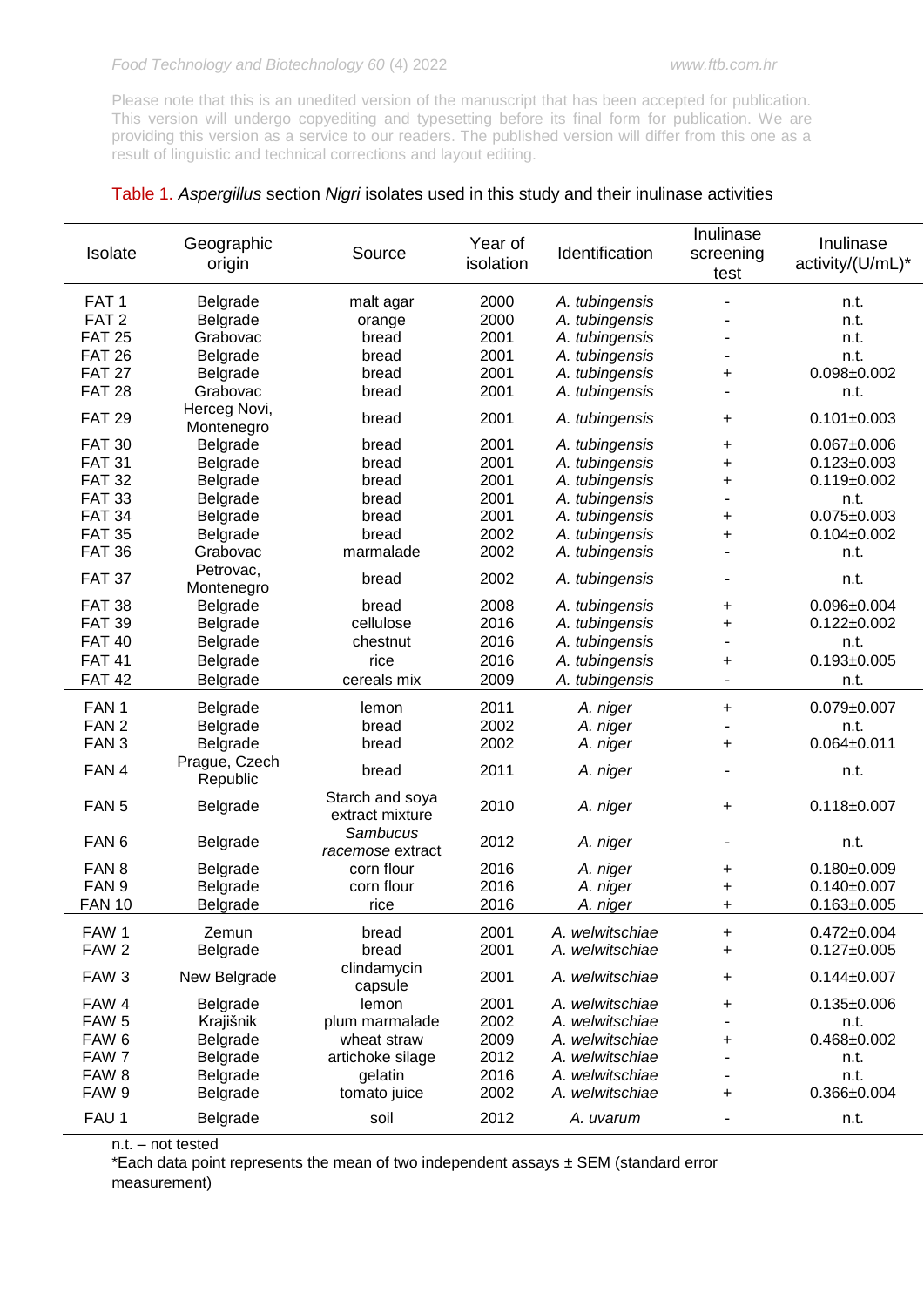Please note that this is an unedited version of the manuscript that has been accepted for publication. This version will undergo copyediting and typesetting before its final form for publication. We are providing this version as a service to our readers. The published version will differ from this one as a result of linguistic and technical corrections and layout editing.

# Table 2. Production of inulinase for best *A. welwitschiae* isolates on SSF (triticale grains) in the maximal day of production (4th day)

| <b>Isolate</b> | Protein<br>concentration/<br>(mg/mL) | Inulinase<br>activity/(U/mL)     | Specific inulinase<br>activity/(U/mg) | Productivity/<br>(U/mL/h)        | (mycotoxins)/<br>$(\mu g/mL)$ |
|----------------|--------------------------------------|----------------------------------|---------------------------------------|----------------------------------|-------------------------------|
| FAW 1          | $0.22 + 0.01$ <sup>a</sup>           | $10.4 \pm 0.8$ <sup>a</sup>      | $46.057 \pm 3.527$ <sup>a</sup>       | $0.11 \pm 0.01^a$                | 0a                            |
| FAW 3          | $0.326 + 0.012^{b}$                  | $1.087 \pm 0.035^{\circ}$        | $3.437 \pm 0.115^b$                   | $0.01 \pm 0.00^b$                | 1.87 <sup>b</sup>             |
| FAW 4          | $0.257 \pm 0.015$ <sup>bc</sup>      | $0.890 \pm 0.026$ <sup>bc</sup>  | $3.443 \pm 0.107$ <sup>bc</sup>       | $0.01 \pm 0.00^{bc}$             | 2.62 <sup>c</sup>             |
| FAW 6          | $0.33 + 0.02d$                       | $6.353 \pm 0.337$ <sup>d</sup>   | $18.943 \pm 1.017$ <sup>d</sup>       | $0.063 \pm 0.006$ <sup>d</sup>   | 0 <sup>ad</sup>               |
| FAW 9          | $0.309 \pm 0.001$ <sub>bce</sub>     | $1.450 \pm 0.095$ <sub>bce</sub> | 4.613 $\pm$ 0.301 <sup>bce</sup>      | $0.013 \pm 0.006$ <sub>bce</sub> | 0.39 <sup>e</sup>             |

Each data point represents the mean of three independent assays±sd (standard deviation). Means followed by a common letter are not significantly different (Tukey; p <0.05).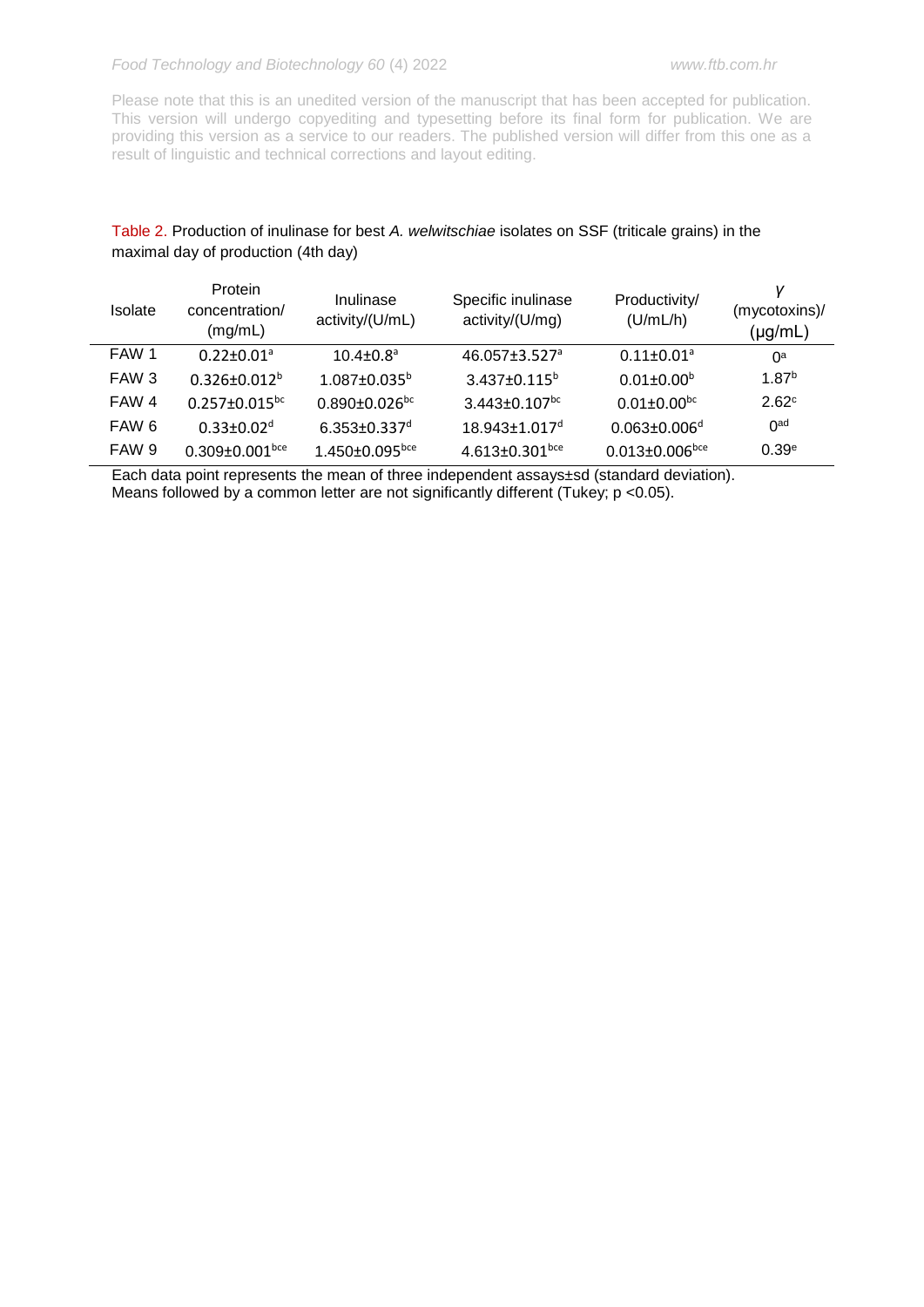# Table 3. Production of fumonisins (FB1, FB2) and ochratoxin A (OTA) and mycotoxin biosynthetic gene amplification of *A. niger* and *A. welwitschiae* isolates examined in this study

| Species         | Isolate          | $y$ (mycotoxin)/(µg/mL) |                 |            |      | Fumonisin cluster genes |           |           |              |                | Ochratoxin<br>cluster<br>genes |  |
|-----------------|------------------|-------------------------|-----------------|------------|------|-------------------------|-----------|-----------|--------------|----------------|--------------------------------|--|
|                 |                  | FB1                     | FB <sub>2</sub> | <b>OTA</b> | fum1 | fum7                    | fum10     | fum15     | $f \sim 211$ | $f \sim 21$ II | Ota 1,2,3,5                    |  |
| A. niger        | FAN <sub>1</sub> | n.t.                    | n.t.            | n.t.       | +    | +                       | +         | $\ddot{}$ | +            | +              |                                |  |
| A. niger        | FAN <sub>2</sub> | n.t.                    | n.t.            | n.t.       | +    | +                       | $\ddot{}$ | +         | +            | ٠              |                                |  |
| A. niger        | FAN <sub>3</sub> | n.t.                    | n.t.            | n.t.       | +    | +                       | +         | +         | +            | +              |                                |  |
| A. niger        | FAN 4            | n.t.                    | n.t.            | n.t.       | +    | +                       | +         | +         | +            | +              |                                |  |
| A. niger        | FAN <sub>5</sub> | n.t.                    | n.t.            | n.t.       | +    | +                       | $\ddot{}$ | +         | +            |                |                                |  |
| A. niger        | FAN <sub>6</sub> | n.t.                    | n.t.            | n.t.       | +    | ÷                       | $\ddot{}$ | +         | +            | ٠              |                                |  |
| A. niger        | FAN <sub>8</sub> | n.t.                    | n.t.            | n.t.       | +    | +                       | $\ddot{}$ | +         | +            | +              |                                |  |
| A. niger        | FAN <sub>9</sub> | n.t.                    | n.t.            | n.t.       | +    | +                       | $\ddot{}$ | $\ddot{}$ | +            | ٠              |                                |  |
| A. niger        | <b>FAN 10</b>    | n.t.                    | n.t.            | n.t.       | +    | +                       | +         | +         | +            | +              |                                |  |
| A. welwitschiae | FAW 1            | 0                       | $\Omega$        | 0          | +    |                         |           | +         |              |                |                                |  |
| A. welwitschiae | FAW <sub>2</sub> | 0                       | 2.85            | 0          | +    | +                       | $\ddot{}$ | $\ddot{}$ |              |                |                                |  |
| A. welwitschiae | FAW <sub>3</sub> | 0                       | 1.87            | 0          | +    | +                       | +         | +         |              |                |                                |  |
| A. welwitschiae | FAW 4            | 0                       | 2.62            | 0          | ÷    | +                       | +         | +         |              |                |                                |  |
| A. welwitschiae | FAW <sub>5</sub> | 0                       | 2.38            | 0          | ÷    | +                       | $\ddot{}$ |           |              |                |                                |  |
| A. welwitschiae | FAW <sub>6</sub> | 0                       | 0               | 0          |      |                         |           | +         |              |                |                                |  |
| A. welwitschiae | FAW 7            | 0                       | 0               | 0          |      | +                       | $\ddot{}$ |           |              | +              |                                |  |
| A. welwitschiae | FAW 9            | 0                       | 0.39            | 0          | +    | ÷                       |           | +         |              | +              |                                |  |

n.t. not tested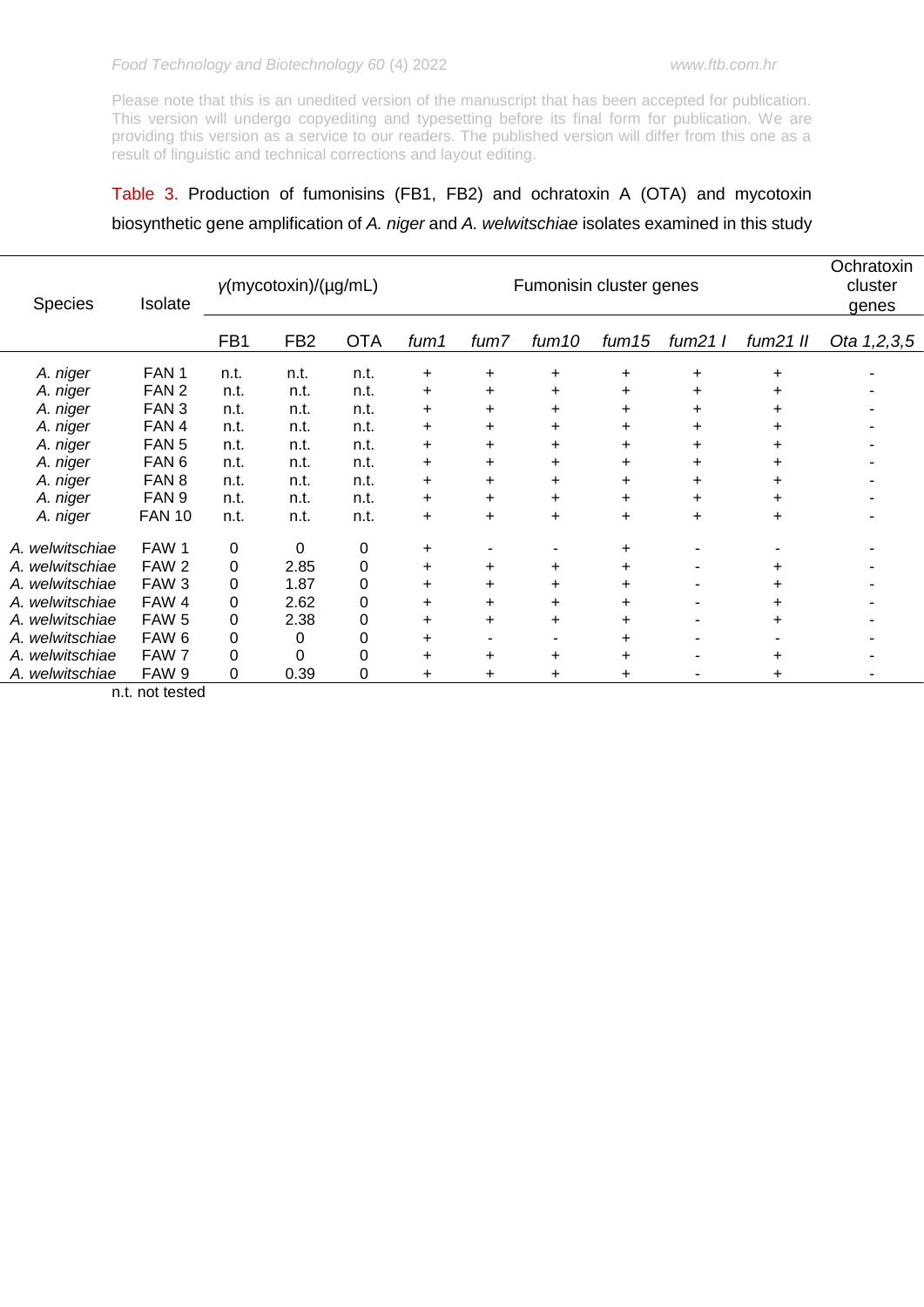

**F** 

Fig. 1. The evolutionary history was inferred by using the Maximum Likelihood method and Kimura 2-parameter model of 39 sequences of black aspergilli strains obtained in this work and reference strains and *Aspergillus flavus* as outgroup. The tree with the highest log likelihood is shown. Strain names and accession numbers are given in parentheses. The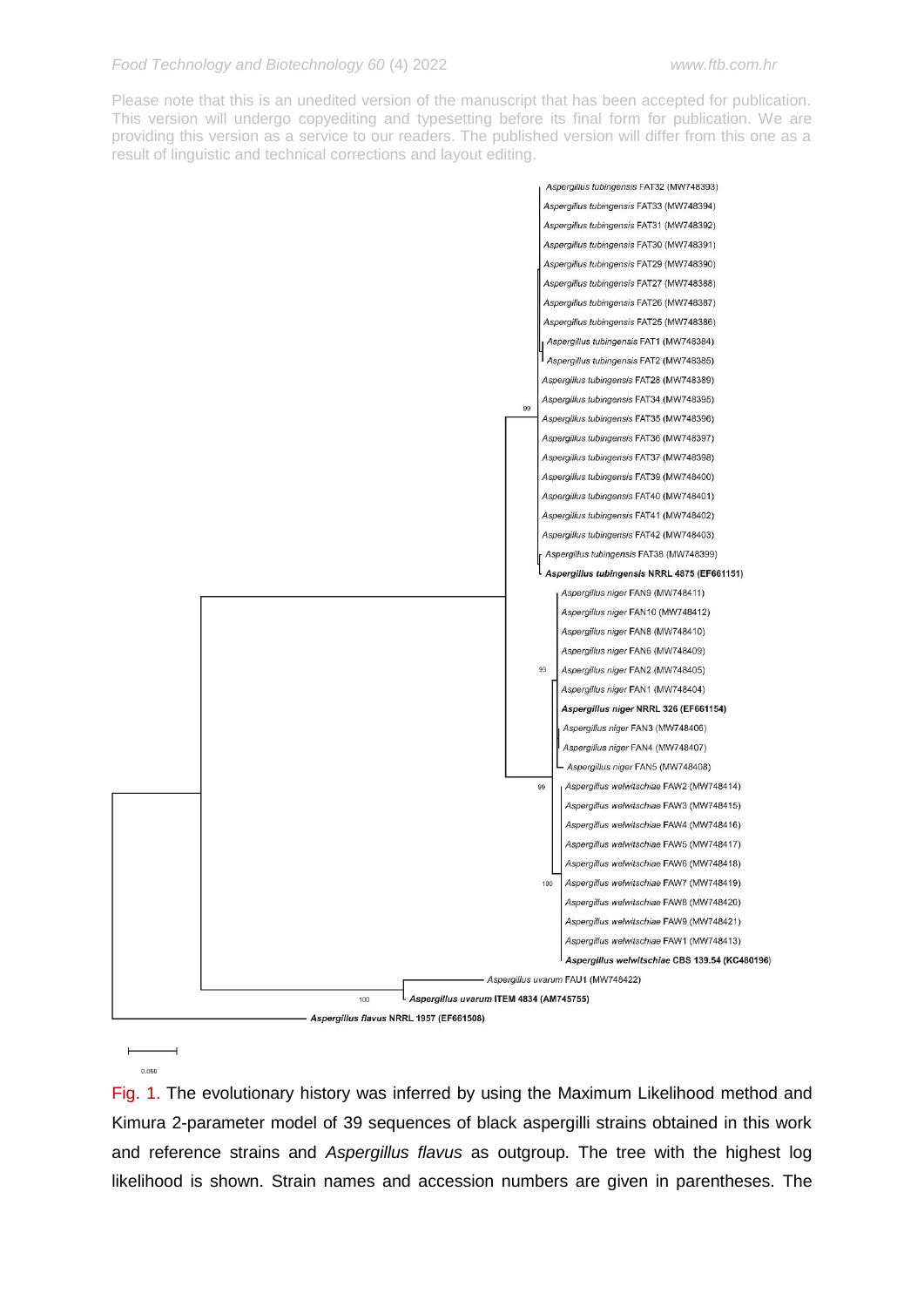reference strains are in bold. The tree is drawn to scale, with branch lengths measured in the number of substitutions per site.



Fig. 2. Screening test for potential inulinase producers among *Aspergillus* isolates, on PA gel with incorporated inulin, hydrolyzing products detected by NBT reagent. Isolates have been tested in following order: From A1 to B3 are isolates identified as *A. niger* ( FAN1, 2, 3, 4, 5, 6, 8, 9, 10); from B4 to C6 are isolates identified as *A. welwitschiae* (FAW1, 2, 3, 4, 5, 6, 7, 8, 9); D1 is isolate identified as *A. uvarum* (FAU1); from D2 to G3 are isolates identified as *A. tubingensis* (FAT1, 2, 25, 26, 27, 28, 29, 30, 31, 32, 33, 34, 35, 36, 37, 38, 39, 40, 41, 42); from G4 to G6 are denatured enzymes used as negative control